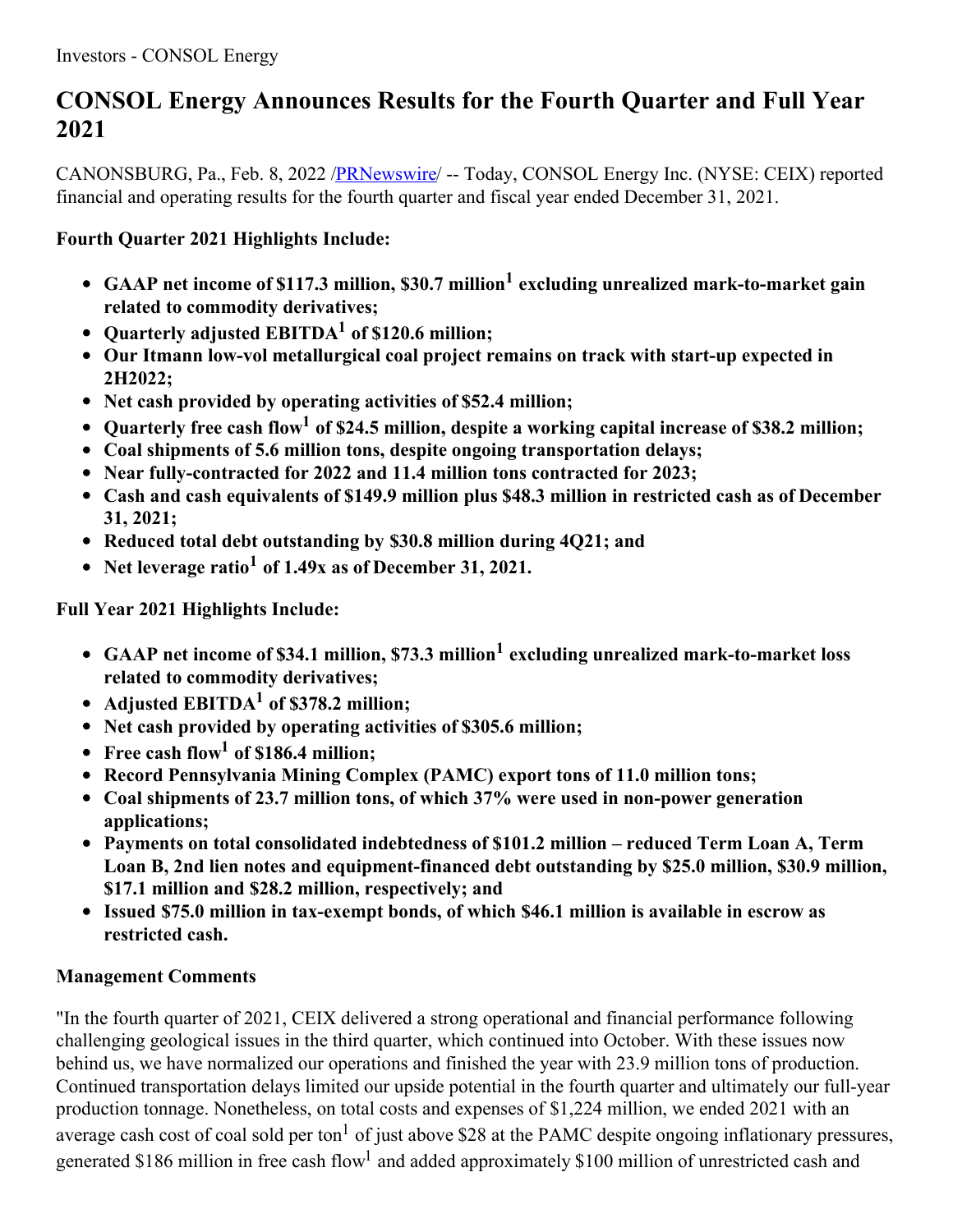cash equivalents to our balance sheet. Furthermore, we continued to execute our debt reduction strategy and made payments of more than \$100 million toward our legacy debt outstanding, while additionally raising \$75 million in tax-exempt bonds, which will fund future expenditures on our refuse disposal areas at the PAMC. Looking ahead, we are near fully-contracted for calendar year 2022 and have successfully layered in additional contract tons for 2023 and beyond. We recently entered into long-term coal supply contracts in the export market with multiple buyers for approximately 7 million tons to be delivered through 2024, primarily in the industrial market. Finally, construction of the Itmann preparation plant remains on schedule and on budget, which should add upside to the second half of 2022 when the plant starts up."

"On the safety front, our Bailey Preparation Plant and CONSOL Marine Terminal (CMT) each had ZERO employee recordable incidents during the full-year of 2021. Our full-year total recordable incident rate at the PAMC continues to track significantly and consistently below the national average for underground bituminous coal mines, finishing the year approximately 54% below the national year-to-date average (based on the latest available MSHA data)."

### **Pennsylvania Mining Complex Review and Outlook**

### *PAMC Sales and Marketing*

Our sales team sold 5.6 million tons of coal during the fourth quarter of 2021 at an average revenue per ton of \$51.27, compared to 5.9 million tons at an average revenue per ton of \$39.05 in the year-ago period. The significant improvement in the average revenue per ton was due to vast improvements in the coal, natural gas, and electric power markets compared to the prior-year quarter.

In the domestic market, the commodity markets continued to significantly improve during the fourth quarter of 2021 compared to the prior-year period. The average Henry Hub natural gas spot price and average PJM West day-ahead power price ended 4Q21 improved by 88% and 136%, respectively, compared to the yearago quarter. Consistent with these improved market conditions, the U.S. Energy Information Administration (EIA) reports that domestic coal consumption was approximately 546 million tons in 2021, a 14% increase from 2020. Furthermore, the EIA estimates that domestic coal consumption will remain largely unchanged for 2022 and 2023 at approximately 533 million tons annually. However, despite sustained coal demand, supply is expected to remain tight. According to IHS Markit, total U.S. coal production is expected to increase to 596 million tons, a 3% increase in 2022 versus 2021, before dropping by 55 million tons to 541 million tons in 2023. Furthermore, the EIA reports that November coal inventory levels at domestic power plants stood at approximately 92 million tons, down by nearly 32% compared to year-ago levels. The majority of our domestic customer stockpiles are below target levels for this time of year, and as such, domestic customer demand has remained robust. We have continued to secure additional coal sales contracts, and, as such, we are near fully-contracted for 2022 and have 11.4 million tons contracted for 2023.

On the export front, seaborne thermal coal markets were unusually volatile in the fourth quarter of 2021, with API2 prompt-month prices starting the quarter above \$230/ton before falling to \$118/ton by quarter-end. However, average API2 prompt-month prices were still improved compared to the prior-year period, with 4O21 prices improved by 172% compared to 4O20. Global LNG prices have continued to remain elevated with the Asian spot market benchmark price (JKM) averaging 371% higher in 4Q21 compared to the fourth quarter of 2020. Despite the ongoing strength in the international coal markets, IHS Markit estimates that U.S. thermal coal producers will reduce tons sold into the export market in 2022, expecting that these tons will remain in the domestic market. As such, it estimates that U.S. thermal coal exports will decline by approximately 9% in 2022, as domestic coal stockpiles increase by 11% in the year versus 2021. This dynamic should help to keep the international market tight in 2022.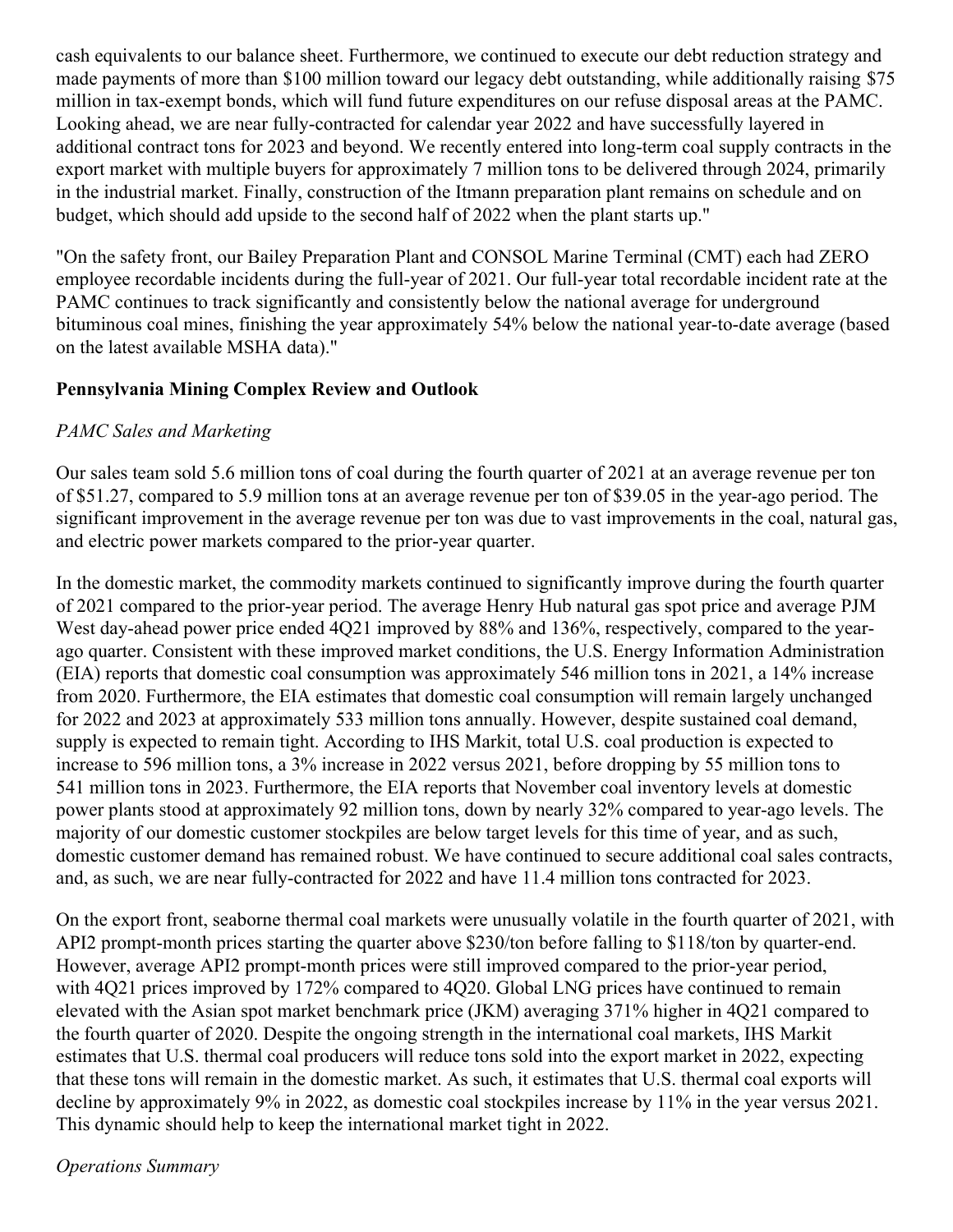During the fourth quarter of 2021, we ran our four operational longwalls at the PAMC at a more normalized run-rate starting in November after encountering operational and geological issues during 3Q21 and early-4Q21. While these issues are now behind us, we encountered consistent transportation delays, largely due to COVID-related labor issues, that limited our shipments and production in the fourth quarter and ultimately prevented us from hitting our 24.0-million-ton mid-point guidance target for full-year 2021. The PAMC produced 5.6 million tons in 4Q21, compared to 5.9 million tons in the year-ago quarter. This brought total PAMC production to 23.9 million tons in 2021.

CEIX's total costs and expenses during the fourth quarter of 2021 were \$318.0 million compared to \$306.0 million in the year-ago quarter, and CEIX's total coal revenue during the fourth quarter was \$288.1 million compared to \$230.5 million in the year-ago period. The significant improvement in coal revenue, despite lower production volume compared to the prior-year quarter, was the result of a \$12.22 improvement in average revenue per ton sold as demand for our product has continued to strengthen throughout the year. Additionally, total revenue in 4Q21 benefited from a \$115.5 million pre-tax unrealized mark-to-market gain related to commodity derivatives, which reversed much of the large unrealized loss that was recorded in 3Q21. Average cash cost of coal sold per ton<sup>1</sup> for the fourth quarter was \$30.81, compared to \$27.49 in the year-ago quarter. The increase was primarily due to the ongoing development work associated with creating additional optionality for increasing production and inflationary pressures that weighed on labor, maintenance, supply and contractor expenses. For 2021, CEIX's total costs and expenses were \$1,223.5 million, compared to \$1,030.9 million in the prior year due to additional operating and other costs resulting from a significant increase in production in 2021 versus 2020. Our full-year 2021 average cash cost of coal sold per ton<sup>1</sup> came in at \$28.25, compared to \$29.12 for full-year 2020 as we gained economies of scale due to increased production and reduced idling costs.

|                      |              |                             | <b>Three Months Ended</b> |              |                             | <b>Year Ended</b> |                             |                             |           |
|----------------------|--------------|-----------------------------|---------------------------|--------------|-----------------------------|-------------------|-----------------------------|-----------------------------|-----------|
|                      |              | <b>December</b><br>31, 2021 |                           |              | <b>December</b><br>31, 2020 |                   | <b>December</b><br>31, 2021 | <b>December</b><br>31, 2020 |           |
| <b>Total Revenue</b> |              |                             |                           |              |                             |                   |                             |                             |           |
| and Other            |              |                             |                           |              |                             |                   |                             |                             |           |
| Income               | thousands    | $\mathbb{S}$                | 480,625                   | $\mathbb{S}$ | 324,607                     | $\mathbb{S}$      | 1,258,947                   | $\mathbb{S}$                | 1,021,643 |
| <b>Total Costs</b>   |              |                             |                           |              |                             |                   |                             |                             |           |
| and Expenses         | thousands    | \$                          | 318,039                   | $\mathbb{S}$ | 306,044                     | $\mathcal{S}$     | 1,223,540                   | $\mathbb{S}$                | 1,030,885 |
| <b>Total Coal</b>    |              |                             |                           |              |                             |                   |                             |                             |           |
| Revenue              | thousands    | \$                          | 288,095                   | $\mathbb{S}$ | 230,522                     | $\mathcal{S}$     | 1,092,022                   | $\mathbb{S}$                | 772,662   |
| <b>Total Cash</b>    |              |                             |                           |              |                             |                   |                             |                             |           |
| Cost of Coal         |              |                             |                           |              |                             |                   |                             |                             |           |
| Sold <sup>1</sup>    | thousands    | $\mathbb{S}$                | 171,280                   | $\mathbb{S}$ | 161,852                     | $\mathcal{S}$     | 668,812                     | $\mathbb{S}$                | 542,856   |
| Coal                 |              |                             |                           |              |                             |                   |                             |                             |           |
| Production           | million tons |                             | 5.6                       |              | 5.9                         |                   | 23.9                        |                             | 18.8      |
| Coal Sales           | million tons |                             | 5.6                       |              | 5.9                         |                   | 23.7                        |                             | 18.7      |
| Average              |              |                             |                           |              |                             |                   |                             |                             |           |
| Revenue per          |              |                             |                           |              |                             |                   |                             |                             |           |
| Ton                  | per ton      | \$                          | 51.27                     | $\mathbb{S}$ | 39.05                       | $\mathcal{S}$     | 45.75                       | $\mathbb{S}$                | 41.31     |
| Average Cash         |              |                             |                           |              |                             |                   |                             |                             |           |
| Cost of Coal         |              |                             |                           |              |                             |                   |                             |                             |           |
| Sold <sup>1</sup>    | per ton      | \$                          | 30.81                     | $\mathbb{S}$ | 27.49                       | \$                | 28.25                       | \$                          | 29.12     |
| Average Cash         |              |                             |                           |              |                             |                   |                             |                             |           |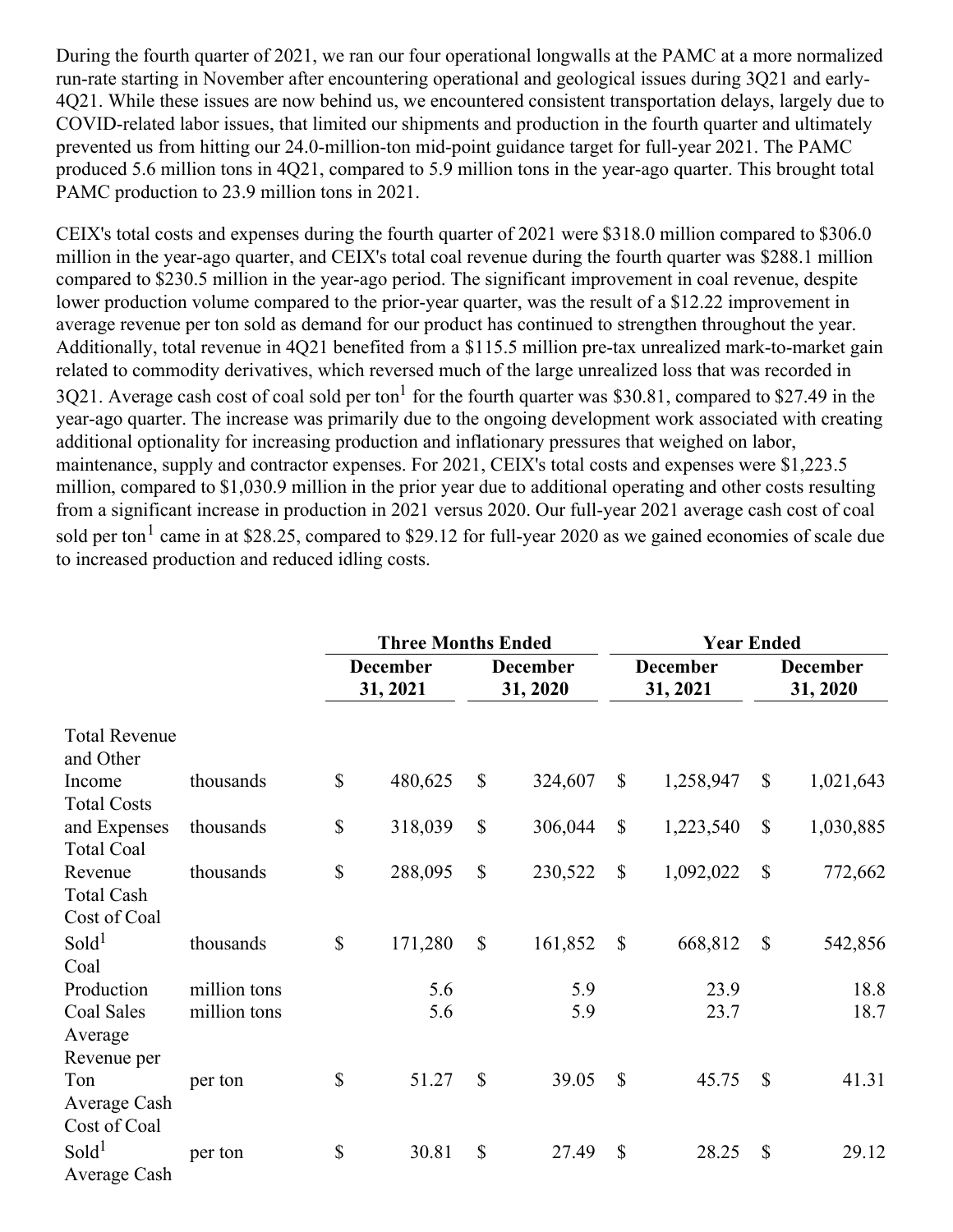| Margin per                    |  |          |          |                 |       |
|-------------------------------|--|----------|----------|-----------------|-------|
| Ton Sold <sup>1</sup> per ton |  | 20.46 \$ | 11.56 \$ | $17.50\quad$ \$ | 12.19 |

### **CONSOL Marine Terminal Review**

For the fourth quarter of 2021, throughput volumes at the CMT were 3.1 million tons, compared to 3.1 million tons in the year-ago period. Terminal revenues and CMT total costs and expenses were \$15.5 million and \$7.4 million, respectively, compared to \$17.4 million and \$9.2 million, respectively, during the year-ago period. Revenue was impaired in 4Q21 compared to 4Q20 due to the take-or-pay contract that was in place in the prior-year period, and CMT operating cash costs1 were \$5.4 million in 4Q21, compared to \$4.6 million in 4Q20. The increase in CMT operating cash costs was driven by higher labor and supply expense versus  $4Q20$ . CONSOL Marine Terminal net income and CONSOL Marine Terminal Adjusted EBITDA<sup>1</sup> were \$10.4 million and \$13.2 million, respectively, in the fourth quarter of 2021 compared to \$8.9 million and \$11.8 million, respectively, in the year-ago period. For the full year of 2021, CONSOL Marine Terminal net income and CONSOL Marine Terminal Adjusted  $EBITDA<sup>1</sup>$  were \$32.3 million and \$43.5 million, respectively, compared to \$32.5 million and \$44.4 million, respectively, in the year-ago period.

#### **Itmann Update**

Our Itmann project continued to progress according to expectations during the fourth quarter of 2021, and the project remains on track for preparation plant start-up and scale-up to full run-rate production during the second half of 2022. Relocation of the existing prep plant to the Itmann site is proceeding on schedule, with disassembly of the existing plant largely complete, and construction of foundations and structural steel erection underway at the Itmann plant site. The mine produced and sold approximately 100,000 tons of lowvol metallurgical coal (on a clean coal equivalent basis) during calendar year 2021, and due to the strength in the metallurgical coal markets, our Itmann project generated positive operating cash flow in the year. Additionally, we have succeeded in growing staffing levels consistent with our production ramp-up plan for 2022. Our sales team has initiated efforts to market the Itmann product to domestic and international customers in anticipation of completion of the prep plant. We continue to anticipate the prep plant to be commissioned in 2H22 and within the previously provided budget.

#### **Debt Repurchase Update**

During the fourth quarter of 2021, CEIX made repayments of \$24.0 million and \$6.8 million on our Term Loan B and equipment-financed debt, respectively, which brings our total debt payments in the quarter to \$30.8 million.

For the year ended December 31, 2021, we made repayments of \$25.0 million, \$30.9 million, \$17.1 million and \$28.2 million on our Term Loan A, Term Loan B, second lien notes and equipment-financed debt, respectively. This brings our total debt payments and repurchases in the year to \$101.2 million.

#### **2022 Guidance and Outlook**

- **Based on our current contracted position, estimated prices and production plans, we are providing the following financial and operating performance guidance for 2022:**
- **2022 targeted PAMC coal sales volume of 23.0-25.0 million tons**
- **PAMC average revenue per ton sold expectation of \$55.00-\$57.00**
- **PAMC average cash cost of coal sold per ton <sup>2</sup> expectation of \$29.00-\$31.00**
- **Capital expenditures: PAMC maintenance – \$110-\$125 million / Itmann remaining development**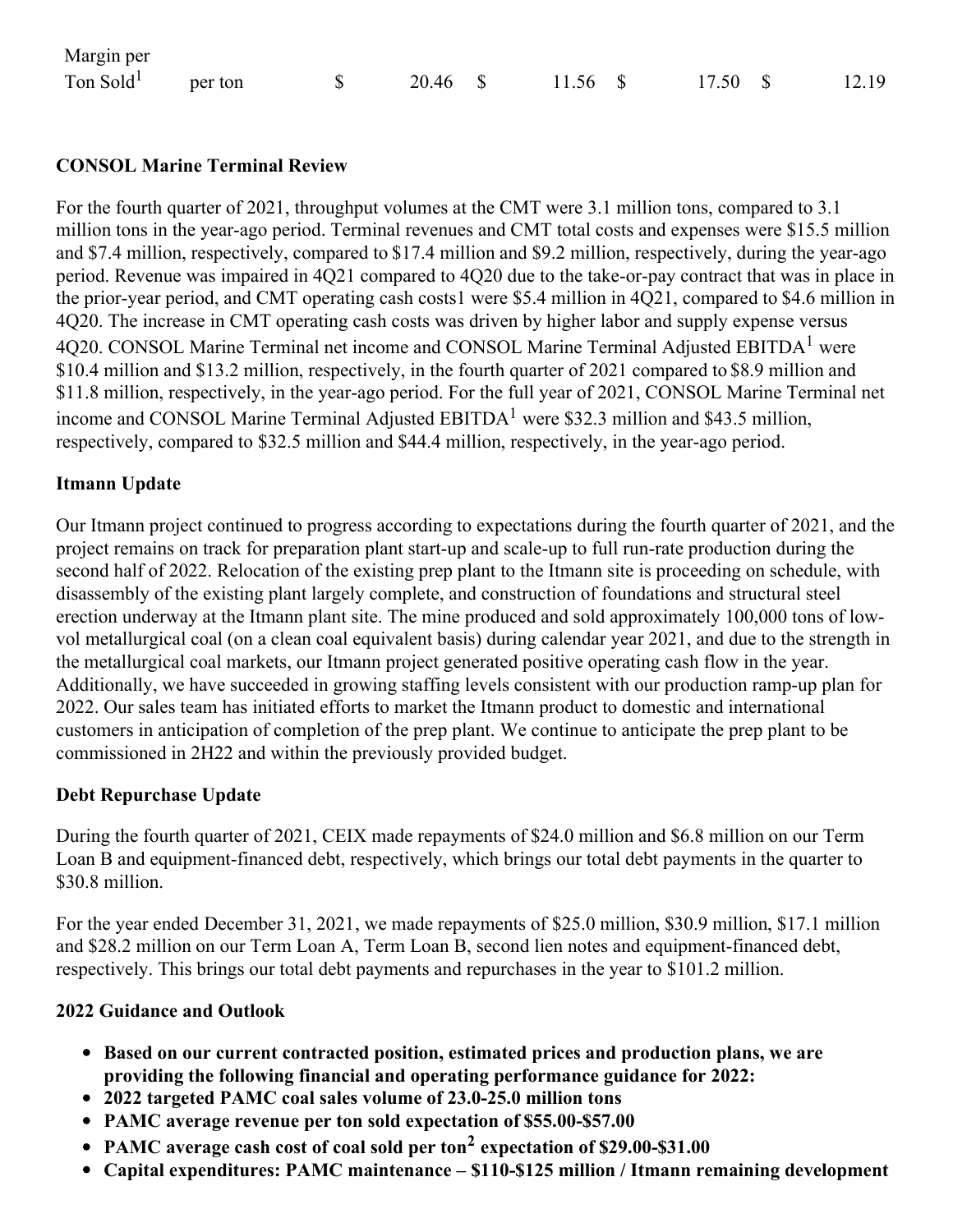**– \$42-\$47 million / Other (including ESG initiatives) – \$10-\$23 million**

**Expect to produce between 0.3-0.5 million tons of coal at the Itmann Mine (on a clean coal equivalent basis) with the majority of it in 2H2022**

# **Fourth Quarter Earnings Conference Call**

A conference call and webcast, during which management will discuss the fourth quarter 2021 financial and operational results, is scheduled for February 8, 2022 at 11:00 AM eastern time. Prepared remarks by members of management will be followed by a question and answer session. Interested parties may listen via webcast on the "Events and Presentations" page of our website, www.consolenergy.com. An archive of the webcast will be available for 30 days after the event.

| Participant dial in (toll free)   | 1-877-226-2859 |
|-----------------------------------|----------------|
| Participant international dial in | 1-412-542-4134 |

# **Availability of Additional Information**

Please refer to our website, [www.consolenergy.com](http://www.consolenergy.com), for additional information regarding the company. In addition, we may provide other information about the company from time to time on our website.

We will also file our Form 10-K with the Securities and Exchange Commission (SEC) reporting our results for the year ended December 31, 2021 on February 11, 2022. Investors seeking our detailed financial statements can refer to the Form 10-K once it has been filed with the SEC.

### **Footnotes:**

1 "Adjusted EBITDA", "Free Cash Flow", "Net Leverage Ratio", "CONSOL Marine Terminal Adjusted EBITDA", "CMT Operating Cash Costs", "Total Cash Cost of Coal Sold" and "Net Income (Loss) Adjusted for the Effect of Unrealized Mark-to-Market Gains (Losses) on Commodity Derivative Instruments" are non-GAAP financial measures and "Average Cash Cost of Coal Sold per Ton" and "Average Cash Margin per Ton Sold" are operating ratios derived from non-GAAP financial measures, each of which are reconciled to the most directly comparable GAAP financial measures below, under the caption "Reconciliation of Non-GAAP Financial Measures".

2 CEIX is unable to provide a reconciliation of Average Cash Cost of Coal Sold per Ton guidance, an operating ratio derived from non-GAAP financial measures, due to the unknown effect, timing and potential significance of certain income statement items.

# **About CONSOL Energy Inc.**

CONSOL Energy Inc. (NYSE: CEIX) is a Canonsburg, Pennsylvania-based producer and exporter of high-Btu bituminous thermal coal and metallurgical coal. It owns and operates some of the most productive longwall mining operations in the Northern Appalachian Basin and is developing a new metallurgical coal mine (the Itmann project) in the Central Appalachian Basin. CONSOL's flagship operation is the Pennsylvania Mining Complex, which has the capacity to produce approximately 28.5 million tons of coal per year and is comprised of 3 large-scale underground mines: Bailey, Enlow Fork, and Harvey. The company also owns and operates the CONSOL Marine Terminal, which is located in the port of Baltimore and has a throughput capacity of approximately 15 million tons per year. In addition to the  $\sim 612$  million reserve tons associated with the Pennsylvania Mining Complex and the ~21 million reserve tons associated with the Itmann project, the company also controls approximately 1.4 billion tons of greenfield thermal and metallurgical coal reserves and resources located in the major coal-producing basins of the eastern United States. Additional information regarding CONSOL Energy may be found at [www.consolenergy.com](https://c212.net/c/link/?t=0&l=en&o=3436427-1&h=310266933&u=http%3A%2F%2Fwww.consolenergy.com%2F&a=www.consolenergy.com).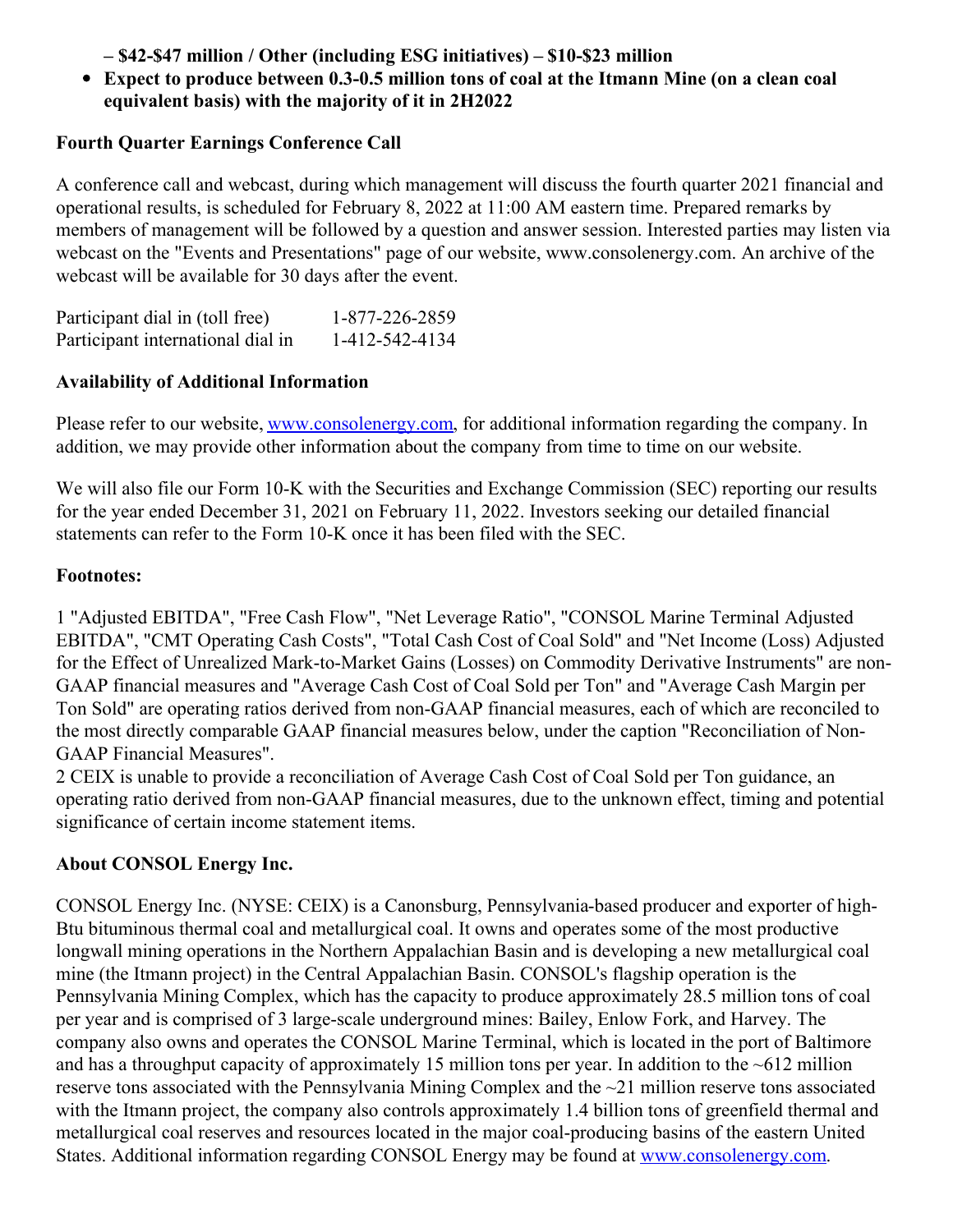### **Contacts:**

Investor: Nathan Tucker, (724) 416-8336 [nathantucker@consolenergy.com](mailto:nathantucker@consolenergy.com)

Media: Kurt Salvatori, (724) 416-8319 [kurtsalvatori@consolenergy.com](mailto:kurtsalvatori@consolenergy.com)

#### **Condensed Consolidated Statements of Income**

The following table presents a condensed consolidated statement of income for the three months and years ended December 31, 2021 and 2020 (in thousands):

|                                   |                           | <b>Three Months Ended</b> | December 31,              |             | <b>For the Year Ended</b><br>December 31, |             |              |             |
|-----------------------------------|---------------------------|---------------------------|---------------------------|-------------|-------------------------------------------|-------------|--------------|-------------|
|                                   |                           | 2021                      |                           | 2020        |                                           | 2021        |              | 2020        |
|                                   |                           | (Unaudited)               |                           | (Unaudited) |                                           | (Unaudited) |              | (Unaudited) |
| <b>Revenue and</b>                |                           |                           |                           |             |                                           |             |              |             |
| <b>Other Income:</b>              |                           |                           |                           |             |                                           |             |              |             |
| Coal Revenue                      | $\boldsymbol{\mathsf{S}}$ | 288,095                   | $\boldsymbol{\mathsf{S}}$ | 230,522     | \$                                        | 1,092,022   | $\mathbb{S}$ | 772,662     |
| Terminal                          |                           |                           |                           |             |                                           |             |              |             |
| Revenue                           |                           | 15,493                    |                           | 17,403      |                                           | 65,193      |              | 66,810      |
| Freight                           |                           |                           |                           |             |                                           |             |              |             |
| Revenue                           |                           | 31,448                    |                           | 20,849      |                                           | 103,819     |              | 39,990      |
| Unrealized                        |                           |                           |                           |             |                                           |             |              |             |
| Gain (Loss) on                    |                           |                           |                           |             |                                           |             |              |             |
| Commodity                         |                           |                           |                           |             |                                           |             |              |             |
| Derivative                        |                           |                           |                           |             |                                           |             |              |             |
| Instruments                       |                           | 115,539                   |                           |             |                                           | (52, 204)   |              |             |
| Other Income                      |                           | 30,050                    |                           | 55,833      |                                           | 50,117      |              | 142,181     |
| <b>Total Revenue</b><br>and Other |                           |                           |                           |             |                                           |             |              |             |
| <b>Income</b>                     |                           | 480,625                   |                           | 324,607     |                                           | 1,258,947   |              | 1,021,643   |
|                                   |                           |                           |                           |             |                                           |             |              |             |
| <b>Costs and</b>                  |                           |                           |                           |             |                                           |             |              |             |
| <b>Expenses:</b>                  |                           |                           |                           |             |                                           |             |              |             |
| Operating and                     |                           |                           |                           |             |                                           |             |              |             |
| <b>Other Costs</b>                |                           | 194,101                   |                           | 185,883     |                                           | 743,340     |              | 667,595     |
| Depreciation,                     |                           |                           |                           |             |                                           |             |              |             |
| Depletion and                     |                           |                           |                           |             |                                           |             |              |             |
| Amortization                      |                           | 56,510                    |                           | 54,703      |                                           | 224,583     |              | 210,760     |
| Freight                           |                           |                           |                           |             |                                           |             |              |             |
| Expense                           |                           | 31,448                    |                           | 20,849      |                                           | 103,819     |              | 39,990      |
| Selling,                          |                           |                           |                           |             |                                           |             |              |             |
| General and                       |                           |                           |                           |             |                                           |             |              |             |
| Administrative<br>Costs           |                           | 20,131                    |                           | 32,980      |                                           | 89,113      |              | 72,706      |
|                                   |                           |                           |                           |             |                                           |             |              |             |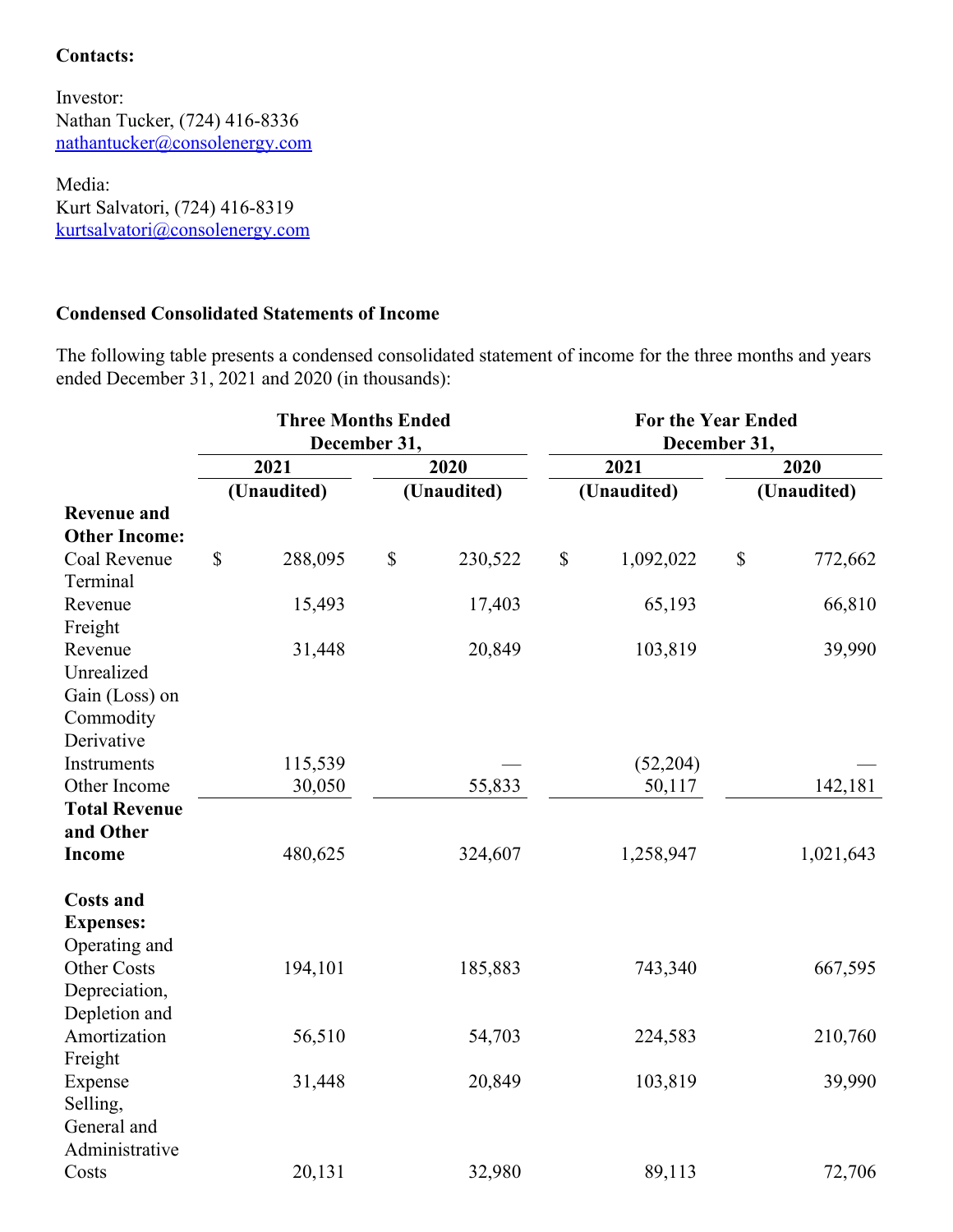| Gain on Debt        |               |         |                           |         |               |           |              |           |
|---------------------|---------------|---------|---------------------------|---------|---------------|-----------|--------------|-----------|
| Extinguishment      |               |         |                           | (3,441) |               | (657)     |              | (21, 352) |
| Interest            |               |         |                           |         |               |           |              |           |
| Expense, net        |               | 15,849  |                           | 15,070  |               | 63,342    |              | 61,186    |
| <b>Total Costs</b>  |               |         |                           |         |               |           |              |           |
| and Expenses        |               | 318,039 |                           | 306,044 |               | 1,223,540 |              | 1,030,885 |
| <b>Earnings</b>     |               |         |                           |         |               |           |              |           |
| (Loss) Before       |               |         |                           |         |               |           |              |           |
| <b>Income Tax</b>   |               | 162,586 |                           | 18,563  |               | 35,407    |              | (9,242)   |
| Income Tax          |               |         |                           |         |               |           |              |           |
| Expense             |               | 45,263  |                           | 3,829   |               | 1,297     |              | 3,972     |
| <b>Net Income</b>   |               |         |                           |         |               |           |              |           |
| (Loss)              |               | 117,323 |                           | 14,734  |               | 34,110    |              | (13,214)  |
| Less: Net           |               |         |                           |         |               |           |              |           |
| Income (Loss)       |               |         |                           |         |               |           |              |           |
| Attributable to     |               |         |                           |         |               |           |              |           |
| Noncontrolling      |               |         |                           |         |               |           |              |           |
| Interest            |               |         |                           | 1,649   |               |           |              | (3, 459)  |
| <b>Net Income</b>   |               |         |                           |         |               |           |              |           |
| (Loss)              |               |         |                           |         |               |           |              |           |
| <b>Attributable</b> |               |         |                           |         |               |           |              |           |
| to CONSOL           |               |         |                           |         |               |           |              |           |
| <b>Energy Inc.</b>  |               |         |                           |         |               |           |              |           |
| <b>Stockholders</b> | $\mathcal{S}$ | 117,323 | $\boldsymbol{\mathsf{S}}$ | 13,085  | $\mathcal{S}$ | 34,110    | $\mathbb{S}$ | (9, 755)  |
| <b>Earnings</b>     |               |         |                           |         |               |           |              |           |
| (Loss) Per          |               |         |                           |         |               |           |              |           |
| Share:              |               |         |                           |         |               |           |              |           |
| <b>Basic</b>        | \$            | 3.40    | \$                        | 0.50    | \$            | 0.99      | \$           | (0.37)    |
| Dilutive            | \$            | 3.30    | \$                        | 0.49    | \$            | 0.96      | \$           | (0.37)    |

# **Condensed Consolidated Balance Sheets**

The following table presents a condensed consolidated balance sheet as of December 31, 2021 and 2020 (in thousands):

|               | December 31, |             |         |                     |         |  |  |  |  |
|---------------|--------------|-------------|---------|---------------------|---------|--|--|--|--|
|               |              | 2021        |         | 2020<br>(Unaudited) |         |  |  |  |  |
|               |              | (Unaudited) |         |                     |         |  |  |  |  |
| <b>ASSETS</b> |              |             |         |                     |         |  |  |  |  |
| Cash and Cash |              |             |         |                     |         |  |  |  |  |
| Equivalents   | \$           |             | 149,913 | \$                  | 50,850  |  |  |  |  |
| Trade         |              |             |         |                     |         |  |  |  |  |
| Receivables,  |              |             |         |                     |         |  |  |  |  |
| net           |              |             | 104,099 |                     | 118,289 |  |  |  |  |
| Other Current |              |             |         |                     |         |  |  |  |  |
| Assets        |              |             | 132,328 |                     | 123,802 |  |  |  |  |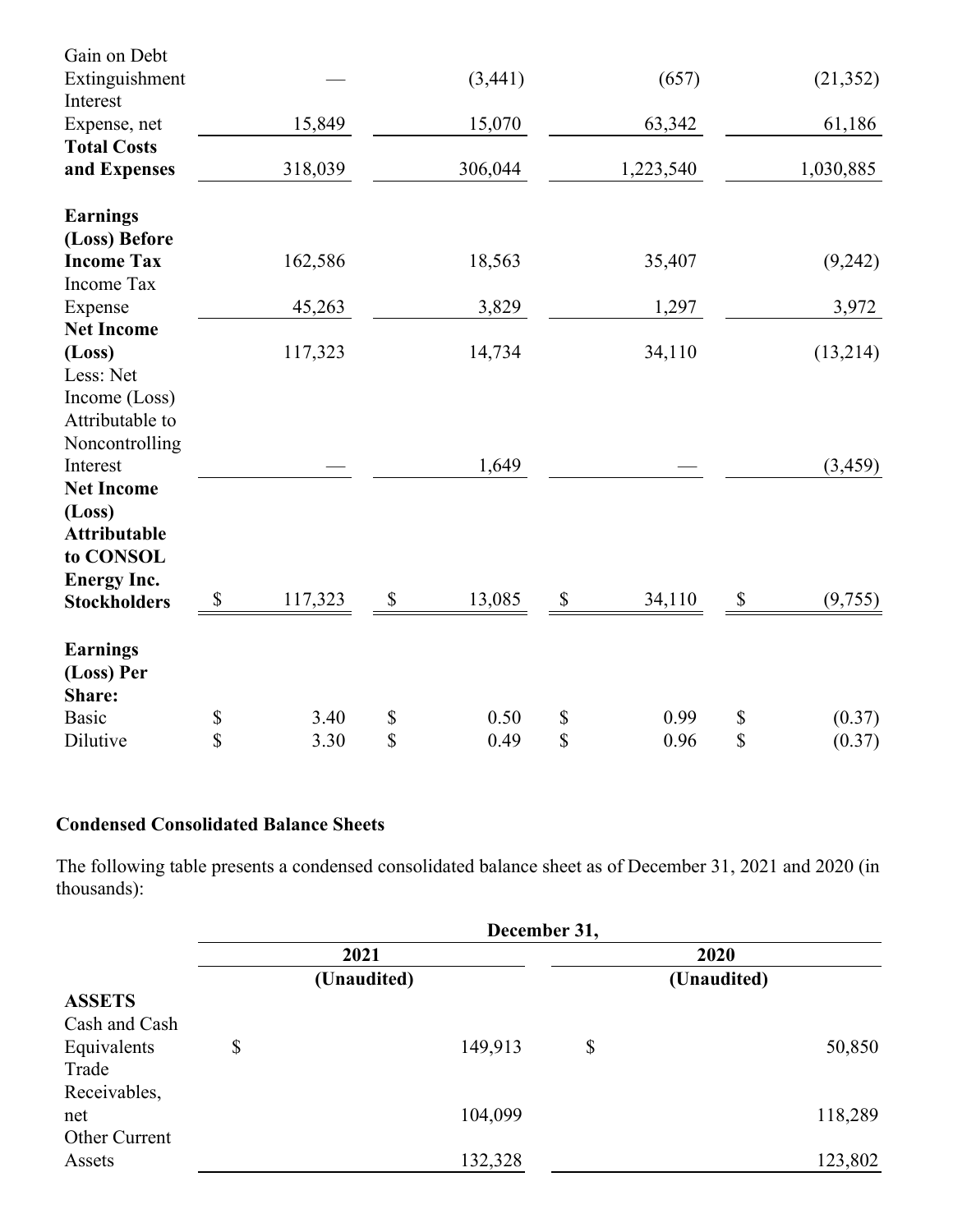| <b>Total Current</b> |                 |              |           |
|----------------------|-----------------|--------------|-----------|
| <b>Assets</b>        | 386,340         |              | 292,941   |
| Total Property,      |                 |              |           |
| Plant and            |                 |              |           |
| Equipment -          |                 |              |           |
| <b>Net</b>           | 1,978,550       |              | 2,049,062 |
| <b>Total Other</b>   |                 |              |           |
| Assets               | 208,627         |              | 181,363   |
| <b>TOTAL</b>         |                 |              |           |
| <b>ASSETS</b>        | 2,573,517       |              | 2,523,366 |
|                      |                 |              |           |
| <b>LIABILITIES</b>   |                 |              |           |
| <b>AND</b>           |                 |              |           |
| <b>EQUITY</b>        |                 |              |           |
| <b>Total Current</b> |                 |              |           |
| Liabilities          | \$<br>445,232   | $\mathbb{S}$ | 368,470   |
| Total Long-          |                 |              |           |
| Term Debt            | 594,650         |              | 603,061   |
| <b>Total Other</b>   |                 |              |           |
| Liabilities          | 860,822         |              | 998,316   |
| <b>Total Equity</b>  | 672,813         |              | 553,519   |
| <b>TOTAL</b>         |                 |              |           |
| <b>LIABILITIES</b>   |                 |              |           |
| <b>AND</b>           |                 |              |           |
| <b>EQUITY</b>        | \$<br>2,573,517 | \$           | 2,523,366 |

### **Condensed Consolidated Statements of Cash Flows**

The following table presents a condensed consolidated statement of cash flows for the three months and years ended December 31, 2021 and 2020 (in thousands):

|                |             | <b>Three Months Ended</b> | December 31, |        | <b>For the Year Ended</b><br>December 31, |        |                           |          |
|----------------|-------------|---------------------------|--------------|--------|-------------------------------------------|--------|---------------------------|----------|
|                | 2021        |                           | 2020         |        | 2021                                      |        | 2020                      |          |
| Cash Flows     |             |                           |              |        |                                           |        |                           |          |
| from           |             |                           |              |        |                                           |        |                           |          |
| Operating      |             |                           |              |        |                                           |        |                           |          |
| Activities:    | (Unaudited) |                           | (Unaudited)  |        | (Unaudited)                               |        | (Unaudited)               |          |
| Net Income     |             |                           |              |        |                                           |        |                           |          |
| (Loss)         | \$          | 117,323                   | \$           | 14,734 | \$                                        | 34,110 | $\boldsymbol{\mathsf{S}}$ | (13,214) |
| Adjustments to |             |                           |              |        |                                           |        |                           |          |
| Reconcile Net  |             |                           |              |        |                                           |        |                           |          |
| Income (Loss)  |             |                           |              |        |                                           |        |                           |          |
| to Net Cash    |             |                           |              |        |                                           |        |                           |          |
| Provided       |             |                           |              |        |                                           |        |                           |          |
| by Operating   |             |                           |              |        |                                           |        |                           |          |
| Activities:    |             |                           |              |        |                                           |        |                           |          |
| Depreciation,  |             |                           |              |        |                                           |        |                           |          |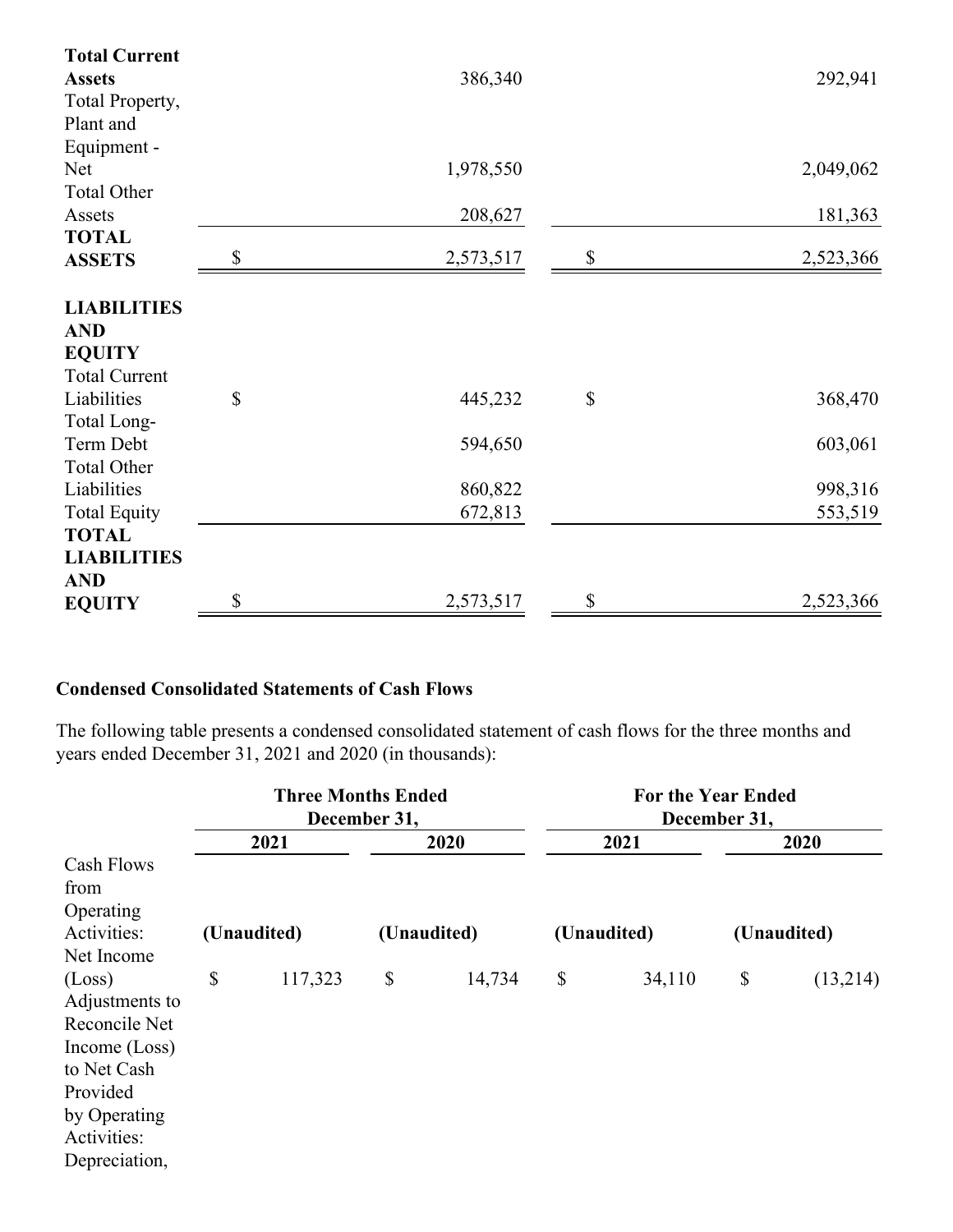| Depletion and                 |           |           |            |           |
|-------------------------------|-----------|-----------|------------|-----------|
| Amortization                  | 56,510    | 54,703    | 224,583    | 210,760   |
| Other Non-                    |           |           |            |           |
| Cash                          |           |           |            |           |
| Adjustments to                |           |           |            |           |
| Net Income                    |           |           |            |           |
| (Loss)                        | (83,251)  | 12,414    | 40,892     | (4,685)   |
| Changes in                    |           |           |            |           |
| Working                       |           |           |            |           |
| Capital                       | (38, 156) | (14,908)  | 5,984      | (63, 530) |
| <b>Net Cash</b>               |           |           |            |           |
| <b>Provided by</b>            |           |           |            |           |
| Operating                     |           |           |            |           |
| <b>Activities</b>             | 52,426    | 66,943    | 305,569    | 129,331   |
| <b>Cash Flows</b>             |           |           |            |           |
| from Investing                |           |           |            |           |
| Activities:                   |           |           |            |           |
| Capital                       |           |           |            |           |
|                               | (29, 434) | (20,049)  |            | (86,004)  |
| Expenditures<br>Proceeds from |           |           | (132, 752) |           |
|                               |           |           |            |           |
| Sales of Assets               | 1,519     | 1,120     | 13,572     | 9,899     |
| Other                         |           |           |            |           |
| Investing                     |           |           |            |           |
| Activity                      | (7, 843)  |           | (8,181)    | (229)     |
| <b>Net Cash</b>               |           |           |            |           |
| <b>Used</b> in                |           |           |            |           |
| <b>Investing</b>              |           |           |            |           |
| <b>Activities</b>             | (35,758)  | (18, 929) | (127, 361) | (76, 334) |
| Cash Flows                    |           |           |            |           |
| from                          |           |           |            |           |
| Financing                     |           |           |            |           |
| Activities:                   |           |           |            |           |
| Net Payments                  |           |           |            |           |
| on Long-Term                  |           |           |            |           |
| Debt                          | (30, 768) | (19, 357) | (101, 181) | (67,000)  |
| Proceeds from                 |           |           |            |           |
| Long-Term                     |           |           |            |           |
| Debt                          |           |           | 75,000     |           |
| <b>Distributions</b>          |           |           |            |           |
| to                            |           |           |            |           |
| Noncontrolling                |           |           |            |           |
| Interest                      |           |           |            | (5,575)   |
| Other                         |           |           |            |           |
| Financing                     |           |           |            |           |
| Activities                    |           | (91)      | (4,671)    | (9, 865)  |
| <b>Net Cash</b>               |           |           |            |           |
| <b>Used</b> in                |           |           |            |           |
| <b>Financing</b>              |           |           |            |           |
| <b>Activities</b>             | (30, 768) | (19, 448) | (30, 852)  | (82, 440) |
| <b>Net</b>                    |           |           |            |           |
|                               |           |           |            |           |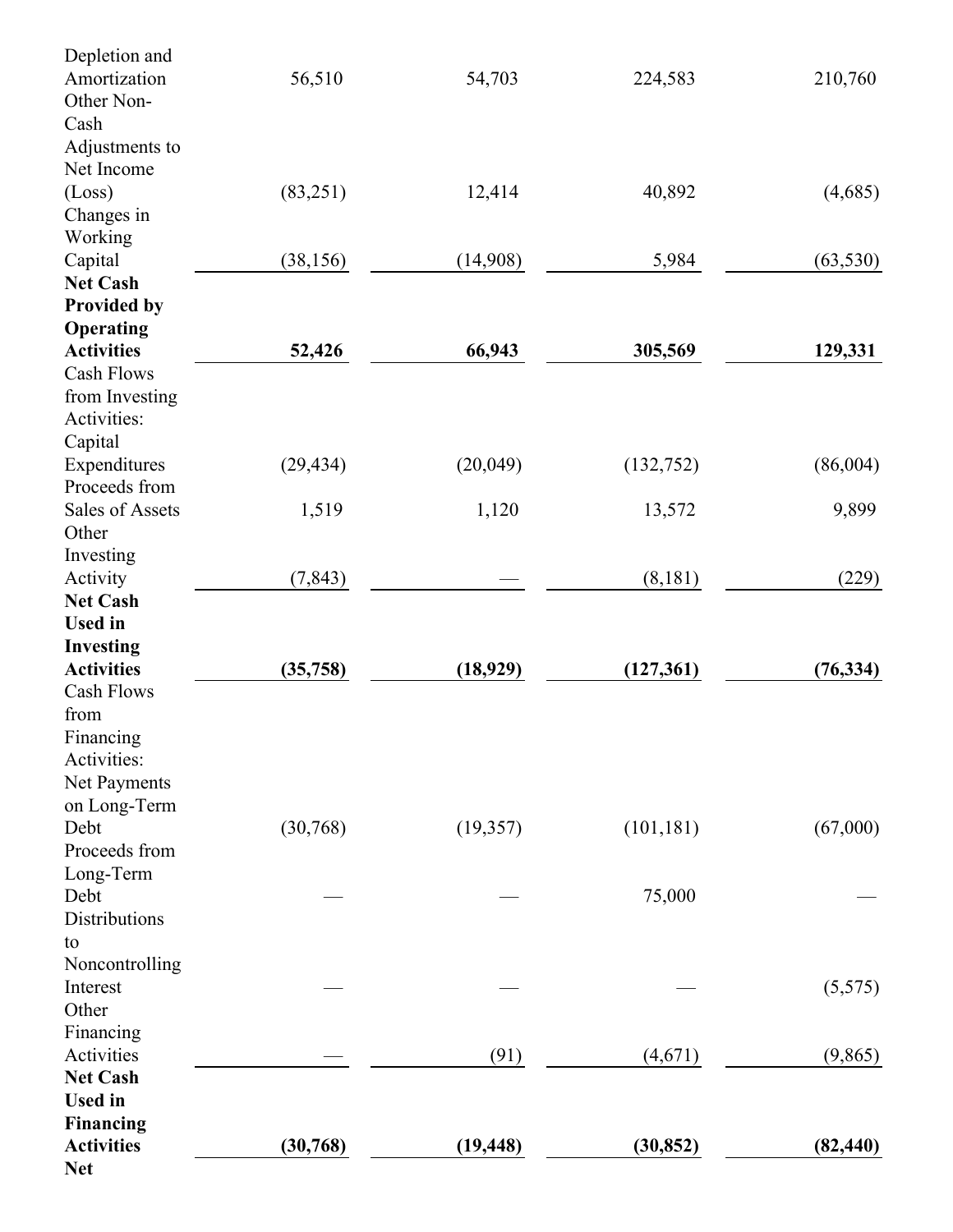| (Decrease)            |           |              |              |         |    |           |
|-----------------------|-----------|--------------|--------------|---------|----|-----------|
| Increase in           |           |              |              |         |    |           |
| Cash & Cash           |           |              |              |         |    |           |
| Equivalents $\&$      |           |              |              |         |    |           |
| <b>Restricted</b>     |           |              |              |         |    |           |
| Cash<br>Cash and Cash | (14, 100) | \$<br>28,566 | $\mathbb{S}$ | 147,356 | \$ | (29, 443) |
| Equivalents           |           |              |              |         |    |           |
| and Restricted        |           |              |              |         |    |           |
| Cash at               |           |              |              |         |    |           |
| Beginning of          |           |              |              |         |    |           |
| Period                | 212,306   | 22,284       |              | 50,850  |    | 80,293    |
| Cash and Cash         |           |              |              |         |    |           |
| Equivalents           |           |              |              |         |    |           |
| and Restricted        |           |              |              |         |    |           |
| Cash at End of        |           |              |              |         |    |           |
| Period                | 198,206   | \$<br>50,850 |              | 198,206 | S  | 50,850    |

#### **Reconciliation of Non-GAAP Financial Measures**

We evaluate our cost of coal sold and cash cost of coal sold on an aggregate basis. We define cost of coal sold as operating and other production costs related to produced tons sold, along with changes in coal inventory, both in volumes and carrying values. The cost of coal sold includes items such as direct operating costs, royalty and production taxes, direct administration costs, and depreciation, depletion and amortization costs on production assets. Cost of coal sold excludes any indirect costs, such as selling, general and administrative costs, freight expenses, interest expenses, depreciation, depletion and amortization costs on non-production assets and other costs not directly attributable to the production of coal. The cash cost of coal sold includes cost of coal sold less depreciation, depletion and amortization costs on production assets. We define average cash cost of coal sold per ton as cash cost of coal sold divided by tons sold. The GAAP measure most directly comparable to cost of coal sold, cash cost of coal sold and average cash cost of coal sold per ton is total costs and expenses.

The following table presents a reconciliation of cost of coal sold, cash cost of coal sold and average cash cost of coal sold per ton to total costs and expenses, the most directly comparable GAAP financial measure, on a historical basis, for each of the periods indicated (in thousands, except per ton information).

|                    |      | <b>Three Months Ended</b><br>December 31, |      |           | <b>Year Ended December 31,</b> |            |      |           |  |
|--------------------|------|-------------------------------------------|------|-----------|--------------------------------|------------|------|-----------|--|
|                    | 2021 |                                           | 2020 |           |                                | 2021       | 2020 |           |  |
| <b>Total Costs</b> |      |                                           |      |           |                                |            |      |           |  |
| and Expenses       | \$   | 318,039                                   | \$   | 306,044   | $\boldsymbol{\mathsf{S}}$      | 1,223,540  | \$   | 1,030,885 |  |
| Less: Freight      |      |                                           |      |           |                                |            |      |           |  |
| Expense            |      | (31, 448)                                 |      | (20, 849) |                                | (103, 819) |      | (39,990)  |  |
| Less: Selling,     |      |                                           |      |           |                                |            |      |           |  |
| General and        |      |                                           |      |           |                                |            |      |           |  |
| Administrative     |      |                                           |      |           |                                |            |      |           |  |
| Costs              |      | (20, 131)                                 |      | (32,980)  |                                | (89, 113)  |      | (72,706)  |  |
| Less: Gain on      |      |                                           |      |           |                                |            |      |           |  |
| Debt               |      |                                           |      |           |                                |            |      |           |  |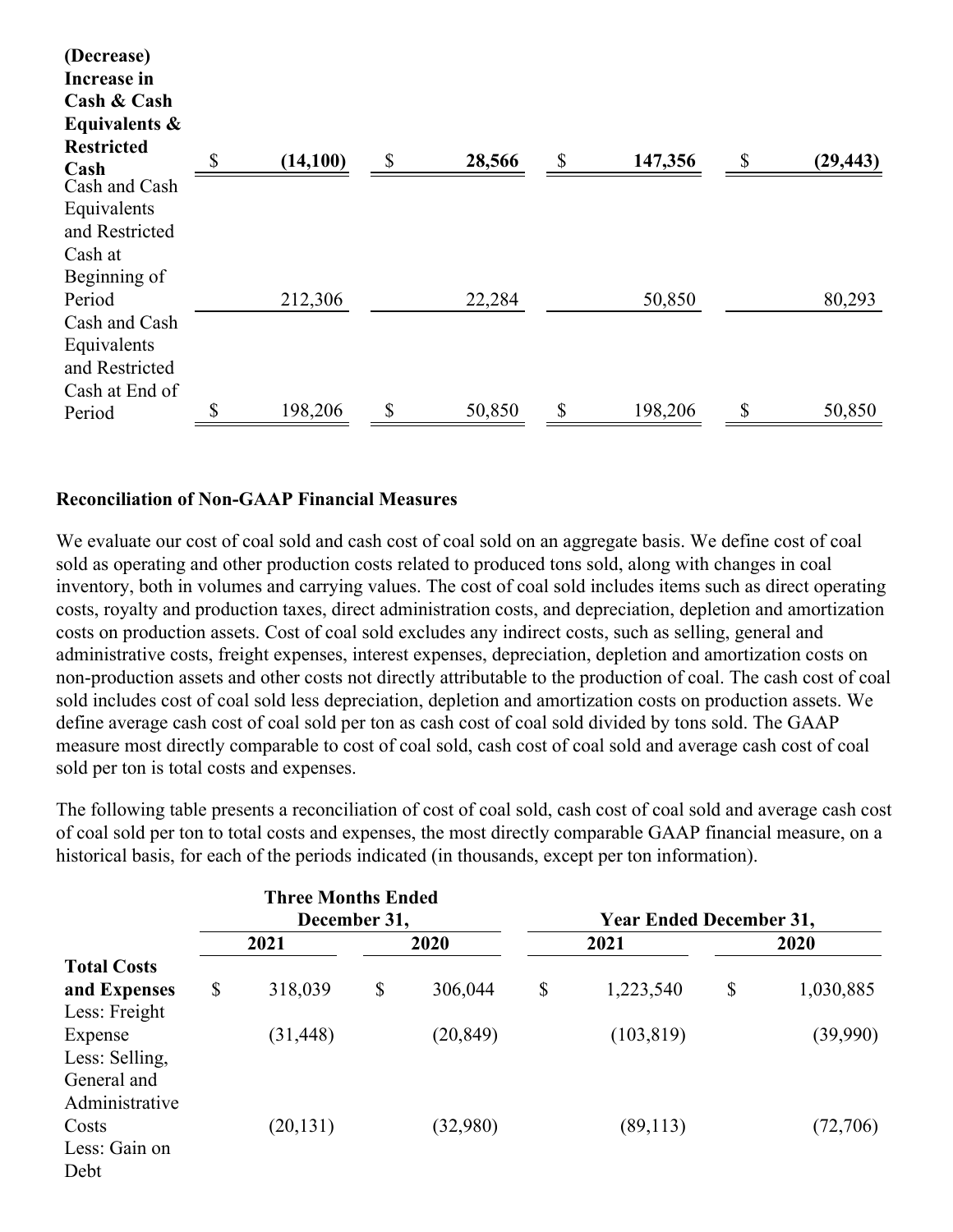| Extinguishment<br>Less: Interest               |                           |           |                           | 3,441     |                           | 657        |                           | 21,352     |
|------------------------------------------------|---------------------------|-----------|---------------------------|-----------|---------------------------|------------|---------------------------|------------|
| Expense, net<br>Less: Other                    |                           | (15, 849) |                           | (15,070)  |                           | (63, 342)  |                           | (61, 186)  |
| Costs (Non-<br>Production)<br>Less:            |                           | (22, 821) |                           | (24, 031) |                           | (74, 528)  |                           | (124, 739) |
| Depreciation,<br>Depletion and<br>Amortization |                           |           |                           |           |                           |            |                           |            |
| (Non-                                          |                           |           |                           |           |                           |            |                           |            |
| Production)                                    |                           | (8, 461)  |                           | (4, 457)  |                           | (29, 355)  |                           | (39, 668)  |
| <b>Cost of Coal</b>                            |                           |           |                           |           |                           |            |                           |            |
| <b>Sold</b>                                    | $\mathbb S$               | 219,329   | $\$\,$                    | 212,098   | $\boldsymbol{\mathsf{S}}$ | 864,040    | $\boldsymbol{\mathsf{S}}$ | 713,948    |
| Less:                                          |                           |           |                           |           |                           |            |                           |            |
| Depreciation,                                  |                           |           |                           |           |                           |            |                           |            |
| Depletion and                                  |                           |           |                           |           |                           |            |                           |            |
| Amortization                                   |                           |           |                           |           |                           |            |                           |            |
| (Production)                                   |                           | (48, 049) |                           | (50, 246) |                           | (195, 228) |                           | (171,092)  |
| <b>Cash Cost of</b><br><b>Coal Sold</b>        | $\boldsymbol{\mathsf{S}}$ | 171,280   | $\boldsymbol{\mathsf{S}}$ | 161,852   | $\boldsymbol{\mathsf{S}}$ | 668,812    | $\boldsymbol{\mathsf{S}}$ | 542,856    |
| <b>Total Tons</b>                              |                           |           |                           |           |                           |            |                           |            |
|                                                |                           |           |                           |           |                           |            |                           |            |
| Sold (in<br>millions)                          |                           | 5.6       |                           | 5.9       |                           | 23.7       |                           | 18.7       |
| <b>Average Cost</b>                            |                           |           |                           |           |                           |            |                           |            |
| of Coal Sold                                   |                           |           |                           |           |                           |            |                           |            |
| per Ton                                        | \$                        | 39.34     | \$                        | 36.04     | $\mathbb{S}$              | 36.43      | $\$$                      | 38.24      |
| Less:                                          |                           |           |                           |           |                           |            |                           |            |
| Depreciation,                                  |                           |           |                           |           |                           |            |                           |            |
| Depletion and                                  |                           |           |                           |           |                           |            |                           |            |
| Amortization                                   |                           |           |                           |           |                           |            |                           |            |
| Costs per Ton                                  |                           |           |                           |           |                           |            |                           |            |
| Sold                                           |                           | 8.53      |                           | 8.55      |                           | 8.18       |                           | 9.12       |
| <b>Average Cash</b>                            |                           |           |                           |           |                           |            |                           |            |
| <b>Cost of Coal</b>                            |                           |           |                           |           |                           |            |                           |            |
| <b>Sold per Ton</b>                            | $\boldsymbol{\mathsf{S}}$ | 30.81     | \$                        | 27.49     | $\mathbb{S}$              | 28.25      | $\mathbb S$               | 29.12      |

We evaluate our average margin per ton sold and average cash margin per ton sold on a per-ton basis. We define average margin per ton sold as average revenue per ton sold, net of average cost of coal sold per ton. We define average cash margin per ton sold as average revenue per ton sold, net of average cash cost of coal sold per ton. The GAAP measure most directly comparable to average margin per ton sold and average cash margin per ton sold is total coal revenue.

The following table presents a reconciliation of average margin per ton sold and average cash margin per ton sold to total coal revenue, the most directly comparable GAAP financial measure, on a historical basis, for each of the periods indicated (in thousands, except per ton information).

#### **Three Months Ended**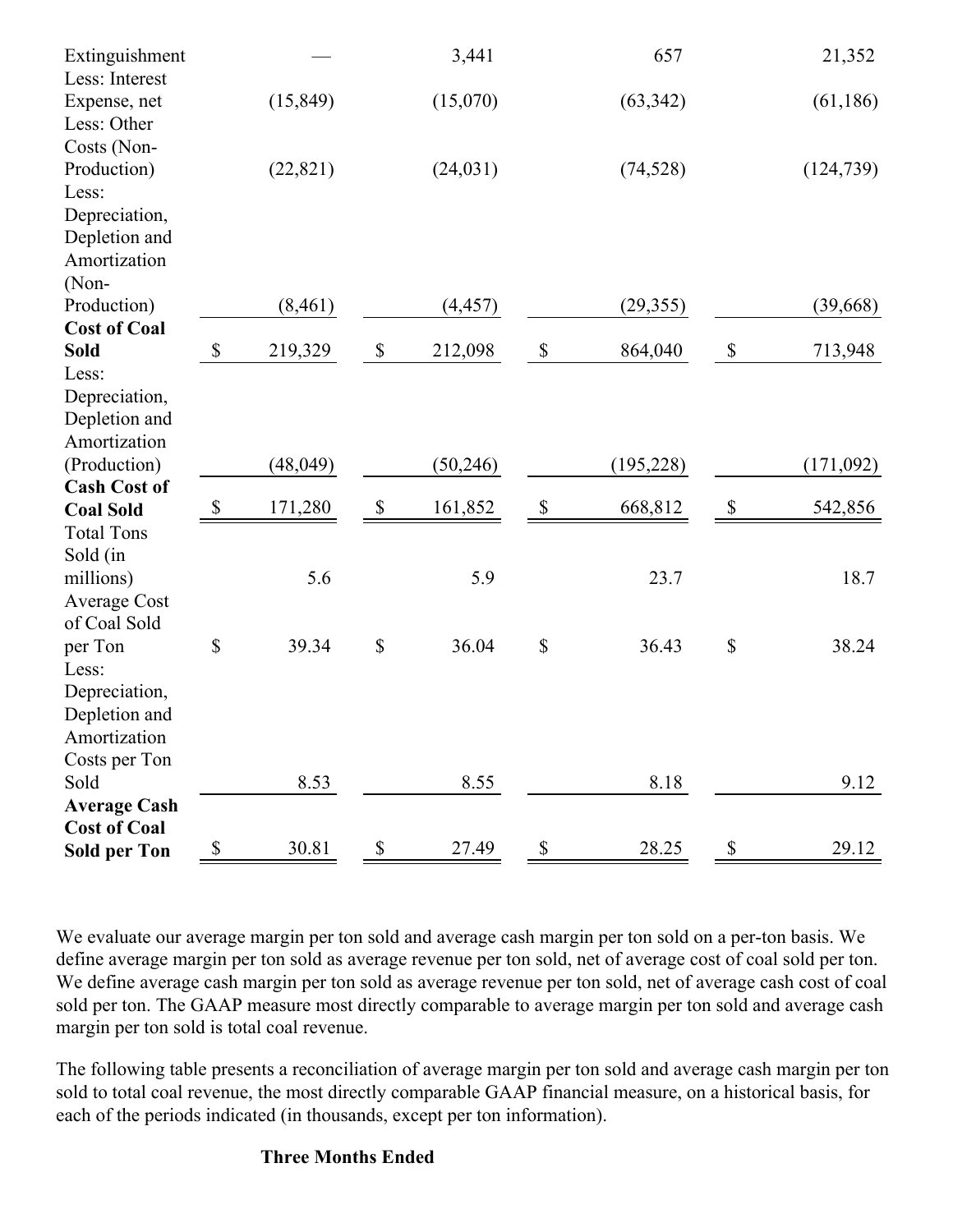|                                     |              | December 31, |                           |           | <b>Year Ended December 31,</b> |           |                           |            |  |  |
|-------------------------------------|--------------|--------------|---------------------------|-----------|--------------------------------|-----------|---------------------------|------------|--|--|
|                                     |              | 2021         |                           | 2020      |                                | 2021      |                           | 2020       |  |  |
| <b>Total Coal</b>                   |              |              |                           |           |                                |           |                           |            |  |  |
| <b>Revenue</b>                      |              |              |                           |           |                                |           |                           |            |  |  |
| (PAMC                               |              |              |                           |           |                                |           |                           |            |  |  |
| Segment)                            | $\mathbb{S}$ | 285,807      | $\boldsymbol{\mathsf{S}}$ | 229,819   | $\boldsymbol{\mathsf{S}}$      | 1,085,080 | $\mathbb S$               | 771,363    |  |  |
| Operating and                       |              |              |                           |           |                                |           |                           |            |  |  |
| Other Costs                         |              | 194,101      |                           | 185,883   |                                | 743,340   |                           | 667,595    |  |  |
| Less: Other                         |              |              |                           |           |                                |           |                           |            |  |  |
| Costs (Non-                         |              |              |                           |           |                                |           |                           |            |  |  |
| Production)                         |              | (22, 821)    |                           | (24, 031) |                                | (74, 528) |                           | (124, 739) |  |  |
| <b>Total Cash</b>                   |              |              |                           |           |                                |           |                           |            |  |  |
| <b>Cost of Coal</b>                 |              |              |                           |           |                                |           |                           |            |  |  |
| <b>Sold</b>                         |              | 171,280      |                           | 161,852   |                                | 668,812   |                           | 542,856    |  |  |
| Add:                                |              |              |                           |           |                                |           |                           |            |  |  |
| Depreciation,                       |              |              |                           |           |                                |           |                           |            |  |  |
| Depletion and                       |              |              |                           |           |                                |           |                           |            |  |  |
| Amortization                        |              | 56,510       |                           | 54,703    |                                | 224,583   |                           | 210,760    |  |  |
| Less:                               |              |              |                           |           |                                |           |                           |            |  |  |
| Depreciation,                       |              |              |                           |           |                                |           |                           |            |  |  |
| Depletion and                       |              |              |                           |           |                                |           |                           |            |  |  |
| Amortization                        |              |              |                           |           |                                |           |                           |            |  |  |
|                                     |              |              |                           |           |                                |           |                           |            |  |  |
| (Non-                               |              |              |                           |           |                                |           |                           |            |  |  |
| Production)<br><b>Total Cost of</b> |              | (8, 461)     |                           | (4, 457)  |                                | (29, 355) |                           | (39, 668)  |  |  |
|                                     |              |              |                           |           |                                |           |                           |            |  |  |
| <b>Coal Sold</b>                    | \$           | 219,329      | $\$\,$                    | 212,098   | $\boldsymbol{\mathsf{S}}$      | 864,040   | $\boldsymbol{\mathsf{S}}$ | 713,948    |  |  |
| <b>Total Tons</b>                   |              |              |                           |           |                                |           |                           |            |  |  |
| Sold (in                            |              |              |                           |           |                                |           |                           |            |  |  |
| millions)                           |              | 5.6          |                           | 5.9       |                                | 23.7      |                           | 18.7       |  |  |
| Average                             |              |              |                           |           |                                |           |                           |            |  |  |
| Revenue per                         |              |              |                           |           |                                |           |                           |            |  |  |
| Ton Sold                            | \$           | 51.27        | $\boldsymbol{\mathsf{S}}$ | 39.05     | $\mathbb{S}$                   | 45.75     | $\mathbb{S}$              | 41.31      |  |  |
| Average Cash                        |              |              |                           |           |                                |           |                           |            |  |  |
| Cost of Coal                        |              |              |                           |           |                                |           |                           |            |  |  |
| Sold per Ton                        |              | 30.81        |                           | 27.49     |                                | 28.25     |                           | 29.12      |  |  |
| Depreciation,                       |              |              |                           |           |                                |           |                           |            |  |  |
| Depletion and                       |              |              |                           |           |                                |           |                           |            |  |  |
| Amortization                        |              |              |                           |           |                                |           |                           |            |  |  |
| Costs per Ton                       |              |              |                           |           |                                |           |                           |            |  |  |
| Sold                                |              | 8.53         |                           | 8.55      |                                | 8.18      |                           | 9.12       |  |  |
| <b>Average Cost</b>                 |              |              |                           |           |                                |           |                           |            |  |  |
| of Coal Sold                        |              |              |                           |           |                                |           |                           |            |  |  |
| per Ton                             |              | 39.34        |                           | 36.04     |                                | 36.43     |                           | 38.24      |  |  |
| Average                             |              |              |                           |           |                                |           |                           |            |  |  |
| <b>Margin</b> per                   |              |              |                           |           |                                |           |                           |            |  |  |
| <b>Ton Sold</b>                     |              | 11.93        |                           | 3.01      |                                | 9.32      |                           | 3.07       |  |  |
| Add:                                |              |              |                           |           |                                |           |                           |            |  |  |
| Depreciation,                       |              |              |                           |           |                                |           |                           |            |  |  |
| Depletion and                       |              |              |                           |           |                                |           |                           |            |  |  |
| Amortization                        |              |              |                           |           |                                |           |                           |            |  |  |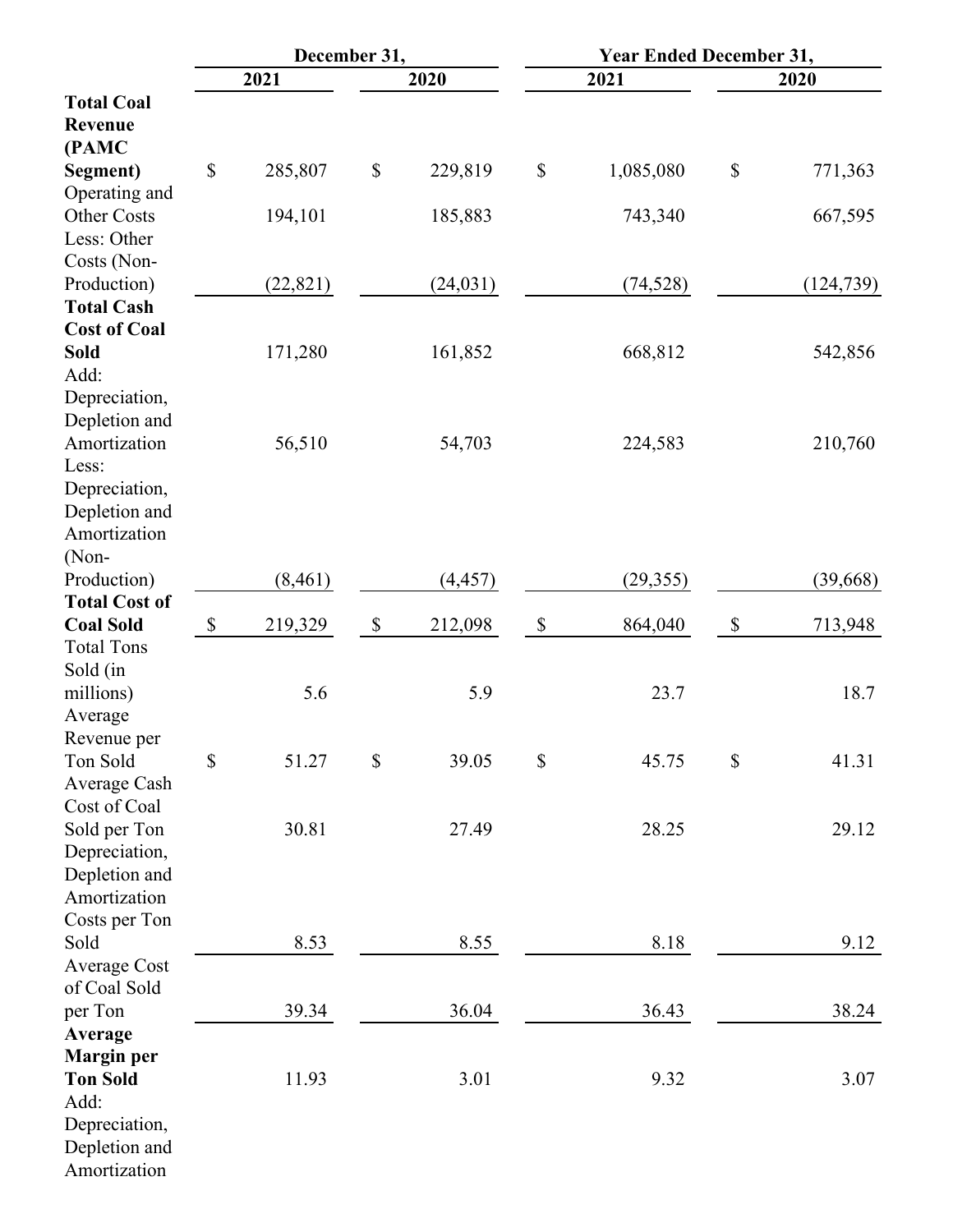| <b>Average Cash</b><br><b>Margin</b> per<br><b>Ton Sold</b> | 20.46 | JD | .56  | 7.50 | 2.19 |
|-------------------------------------------------------------|-------|----|------|------|------|
| Costs per Ton<br>Sold                                       | 8.53  |    | 8.55 | 8.18 |      |

We define CMT operating costs as operating and other costs related to throughput tons. CMT operating costs exclude any indirect costs, such as freight expense, selling, general and administrative costs, direct administration costs, interest expenses, and other costs not directly attributable to throughput tons. CMT operating cash costs include CMT operating costs, less depreciation, depletion and amortization costs. The GAAP measure most directly comparable to CMT operating costs and CMT operating cash costs is total costs and expenses.

The following table presents a reconciliation of CMT operating costs and CMT operating cash costs to total costs and expenses, the most directly comparable GAAP financial measure, on a historical basis, for each of the periods indicated (in thousands).

|                    |               | <b>Three Months Ended</b> |                           |            |                           |                                |    |            |  |  |
|--------------------|---------------|---------------------------|---------------------------|------------|---------------------------|--------------------------------|----|------------|--|--|
|                    |               | December 31,              |                           |            |                           | <b>Year Ended December 31,</b> |    |            |  |  |
|                    |               | 2021                      |                           | 2020       |                           | 2021                           |    | 2020       |  |  |
| <b>Total Costs</b> |               |                           |                           |            |                           |                                |    |            |  |  |
| and Expenses       | \$            | 318,039                   | \$                        | 306,044    | \$                        | 1,223,540                      | \$ | 1,030,885  |  |  |
| Less: Freight      |               |                           |                           |            |                           |                                |    |            |  |  |
| Expense            |               | (31, 448)                 |                           | (20, 849)  |                           | (103, 819)                     |    | (39,990)   |  |  |
| Less: Selling,     |               |                           |                           |            |                           |                                |    |            |  |  |
| General and        |               |                           |                           |            |                           |                                |    |            |  |  |
| Administrative     |               |                           |                           |            |                           |                                |    |            |  |  |
| Costs              |               | (20, 131)                 |                           | (32,980)   |                           | (89, 113)                      |    | (72,706)   |  |  |
| Less: Gain on      |               |                           |                           |            |                           |                                |    |            |  |  |
| Debt               |               |                           |                           |            |                           |                                |    |            |  |  |
| Extinguishment     |               |                           |                           | 3,441      |                           | 657                            |    | 21,352     |  |  |
| Less: Interest     |               |                           |                           |            |                           |                                |    |            |  |  |
| Expense, net       |               | (15, 849)                 |                           | (15,070)   |                           | (63, 342)                      |    | (61, 186)  |  |  |
| Less: Other        |               |                           |                           |            |                           |                                |    |            |  |  |
| Costs (Non-        |               |                           |                           |            |                           |                                |    |            |  |  |
| Throughput)        |               | (188, 727)                |                           | (181, 254) |                           | (721, 522)                     |    | (649, 207) |  |  |
| Less:              |               |                           |                           |            |                           |                                |    |            |  |  |
| Depreciation,      |               |                           |                           |            |                           |                                |    |            |  |  |
| Depletion and      |               |                           |                           |            |                           |                                |    |            |  |  |
| Amortization       |               |                           |                           |            |                           |                                |    |            |  |  |
| (Non-              |               |                           |                           |            |                           |                                |    |            |  |  |
| Throughput)        |               | (55,292)                  |                           | (53, 408)  |                           | (219,749)                      |    | (205, 665) |  |  |
| <b>CMT</b>         |               |                           |                           |            |                           |                                |    |            |  |  |
| Operating          |               |                           |                           |            |                           |                                |    |            |  |  |
| <b>Costs</b>       | $\mathcal{S}$ | 6,592                     | $\boldsymbol{\mathsf{S}}$ | 5,924      | $\boldsymbol{\mathsf{S}}$ | 26,652                         | \$ | 23,483     |  |  |
| Less:              |               |                           |                           |            |                           |                                |    |            |  |  |
| Depreciation,      |               |                           |                           |            |                           |                                |    |            |  |  |
| Depletion and      |               |                           |                           |            |                           |                                |    |            |  |  |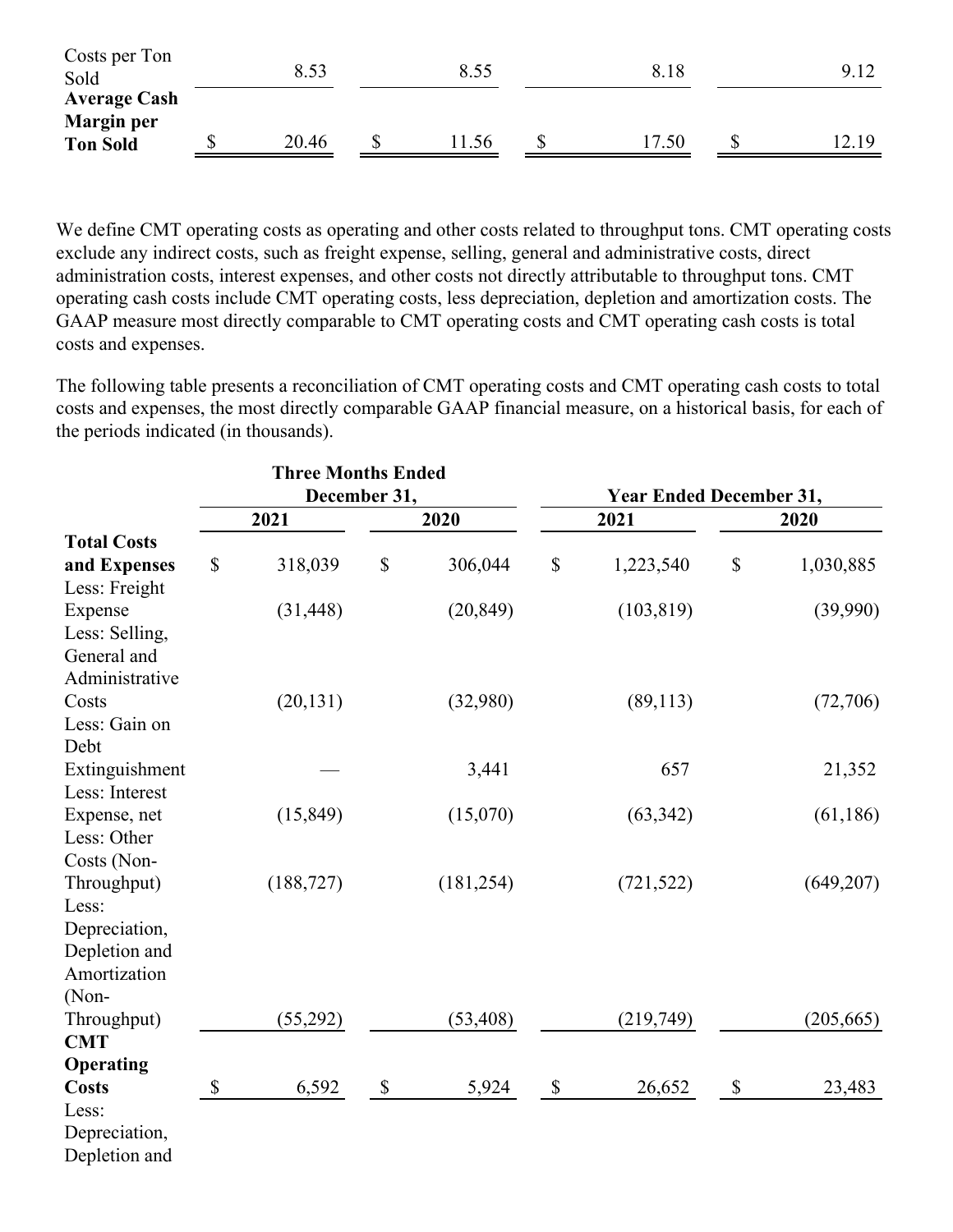| Amortization      |         |         |          |         |
|-------------------|---------|---------|----------|---------|
| (Throughput)      | (1,218) | (1,295) | (4, 834) | (5,095) |
| <b>CMT</b>        |         |         |          |         |
| <b>Operating</b>  |         |         |          |         |
| <b>Cash Costs</b> | 5,374   | 4,629   | 21,818   | 18,388  |
|                   |         |         |          |         |

We define adjusted EBITDA as (i) net income (loss) plus income taxes, net interest expense and depreciation, depletion and amortization, as adjusted for (ii) certain non-cash items, such as stock-based compensation and unrealized gains or losses on commodity derivative instruments. The GAAP measure most directly comparable to adjusted EBITDA is net income (loss).

The following tables present a reconciliation of net income (loss) to adjusted EBITDA, the most directly comparable GAAP financial measure, on a historical basis, for each of the periods indicated (in thousands).

|                                                                             |                                    |         |                           | Three Months Ended December 31, 2021              |                           |           |                           |                         |
|-----------------------------------------------------------------------------|------------------------------------|---------|---------------------------|---------------------------------------------------|---------------------------|-----------|---------------------------|-------------------------|
|                                                                             | <b>PA Mining</b><br><b>Complex</b> |         |                           | <b>CONSOL</b><br><b>Marine</b><br><b>Terminal</b> |                           | Other     |                           | <b>Total</b><br>Company |
| <b>Net Income</b><br>(Loss)                                                 | $\boldsymbol{\mathsf{S}}$          | 176,145 | $\boldsymbol{\mathsf{S}}$ | 10,415                                            | \$                        | (69, 237) | $\mathbb{S}$              | 117,323                 |
| Add: Income<br>Tax Expense                                                  |                                    |         |                           |                                                   |                           | 45,263    |                           | 45,263                  |
| Add: Interest<br>Expense, net<br>Less: Interest                             |                                    | 285     |                           | 1,533                                             |                           | 14,031    |                           | 15,849                  |
| Income                                                                      |                                    | (54)    |                           |                                                   |                           | (827)     |                           | (881)                   |
| Earnings<br>(Loss) Before<br>Interest &<br>Taxes (EBIT)                     |                                    | 176,376 |                           | 11,948                                            |                           | (10,770)  |                           | 177,554                 |
| Add:<br>Depreciation,<br>Depletion &<br>Amortization                        |                                    | 50,940  |                           | 1,218                                             |                           | 4,352     |                           | 56,510                  |
| Earnings<br>(Loss) Before<br>Interest, Taxes<br>and DD&A<br>(EBITDA)        | $\boldsymbol{\mathsf{S}}$          | 227,316 | $\boldsymbol{\mathsf{S}}$ | 13,166                                            | $\boldsymbol{\mathsf{S}}$ | (6, 418)  | $\boldsymbol{\mathsf{S}}$ | 234,064                 |
| <b>Adjustments:</b><br>Stock-Based<br>Compensation<br>Unrealized<br>Gain on | $\$$                               | 1,761   | $\$$                      | 81                                                | \$                        | 183       | $\$$                      | 2,025                   |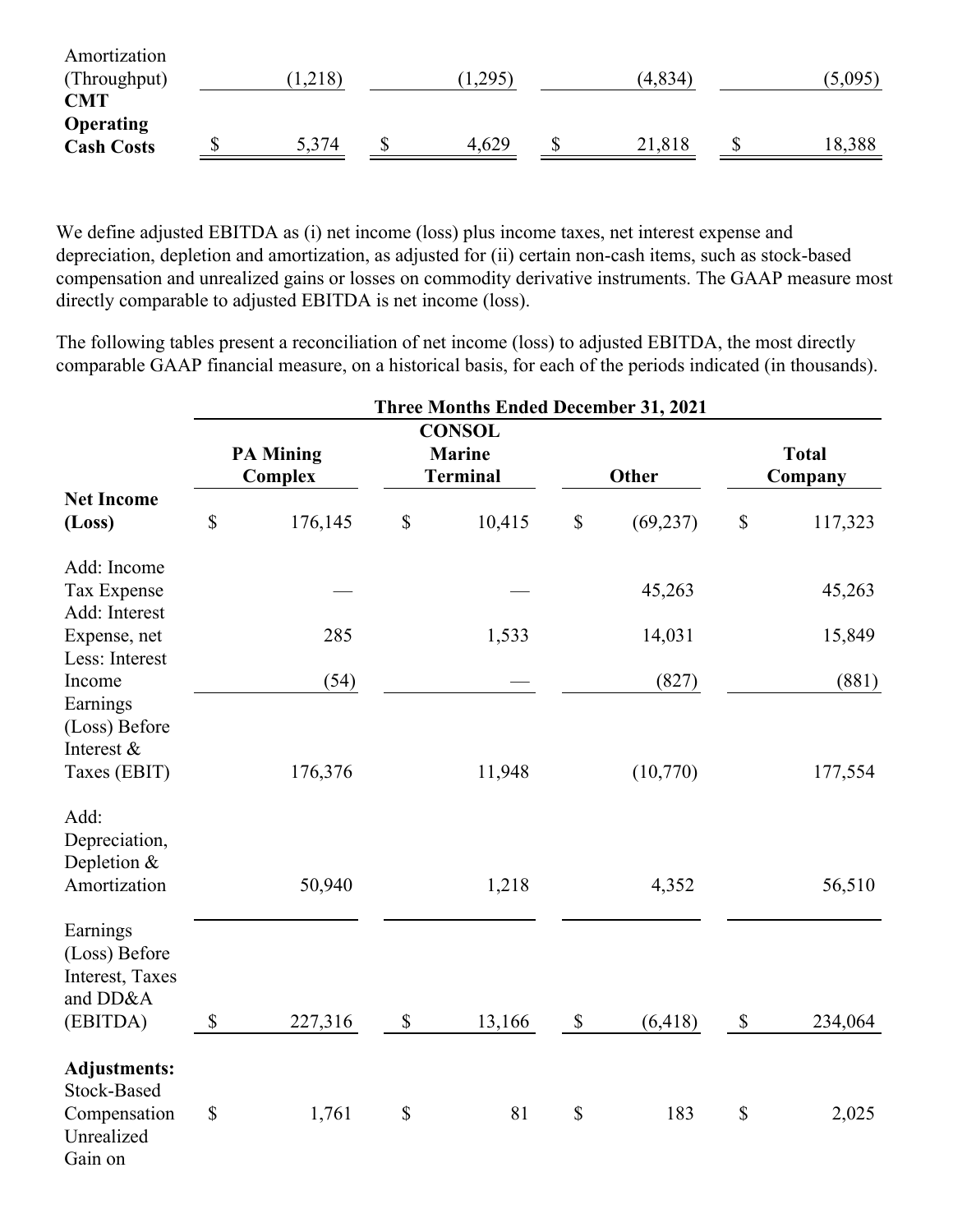| Commodity<br>Derivative      |            |   |        |         |               |
|------------------------------|------------|---|--------|---------|---------------|
| Instruments                  | (115, 539) |   |        |         | (115, 539)    |
| Total Pre-tax<br>Adjustments | (113,778)  |   | 81     | 183     | (113,514)     |
| Adjusted<br><b>EBITDA</b>    | 113,538    | S | 13,247 | (6,235) | \$<br>120,550 |

|                                                                      |                                    |        |                           | <b>Three Months Ended December 31, 2020</b>       |                           |           |      |                         |
|----------------------------------------------------------------------|------------------------------------|--------|---------------------------|---------------------------------------------------|---------------------------|-----------|------|-------------------------|
|                                                                      | <b>PA Mining</b><br><b>Complex</b> |        |                           | <b>CONSOL</b><br><b>Marine</b><br><b>Terminal</b> | Other                     |           |      | <b>Total</b><br>Company |
| <b>Net Income</b><br>(Loss)                                          | $\boldsymbol{\mathsf{S}}$          | 34,590 | $\$$                      | 8,866                                             | $\mathbb{S}$              | (28, 722) | $\$$ | 14,734                  |
| Add: Income<br>Tax Expense<br>Add: Interest                          |                                    |        |                           |                                                   |                           | 3,829     |      | 3,829                   |
| Expense, net                                                         |                                    | 342    |                           | 1,539                                             |                           | 13,189    |      | 15,070                  |
| Less: Interest<br>Income<br>Earnings                                 |                                    | (10)   |                           |                                                   |                           | (778)     |      | (788)                   |
| (Loss) Before<br>Interest &<br>Taxes (EBIT)                          |                                    | 34,922 |                           | 10,405                                            |                           | (12, 482) |      | 32,845                  |
| Add:<br>Depreciation,<br>Depletion $&$<br>Amortization               |                                    | 53,118 |                           | 1,295                                             |                           | 290       |      | 54,703                  |
| Earnings<br>(Loss) Before<br>Interest, Taxes<br>and DD&A<br>(EBITDA) | \$                                 | 88,040 | $\boldsymbol{\mathsf{S}}$ | 11,700                                            | $\$$                      | (12, 192) | \$   | 87,548                  |
| <b>Adjustments:</b><br>Stock/Unit-<br><b>Based</b>                   |                                    |        |                           |                                                   |                           |           |      |                         |
| Compensation                                                         | $\boldsymbol{\mathsf{S}}$          | 1,815  | \$                        | 100                                               | $\boldsymbol{\mathsf{S}}$ | 202       | $\$$ | 2,117                   |
| <b>CCR</b> Merger<br>Fees<br>Gain on Debt                            |                                    | 2,123  |                           |                                                   |                           | 7,199     |      | 9,322                   |
| Extinguishment                                                       |                                    |        |                           |                                                   |                           | (3, 441)  |      | (3,441)                 |
| <b>Total Pre-tax</b><br>Adjustments                                  |                                    | 3,938  |                           | 100                                               |                           | 3,960     |      | 7,998                   |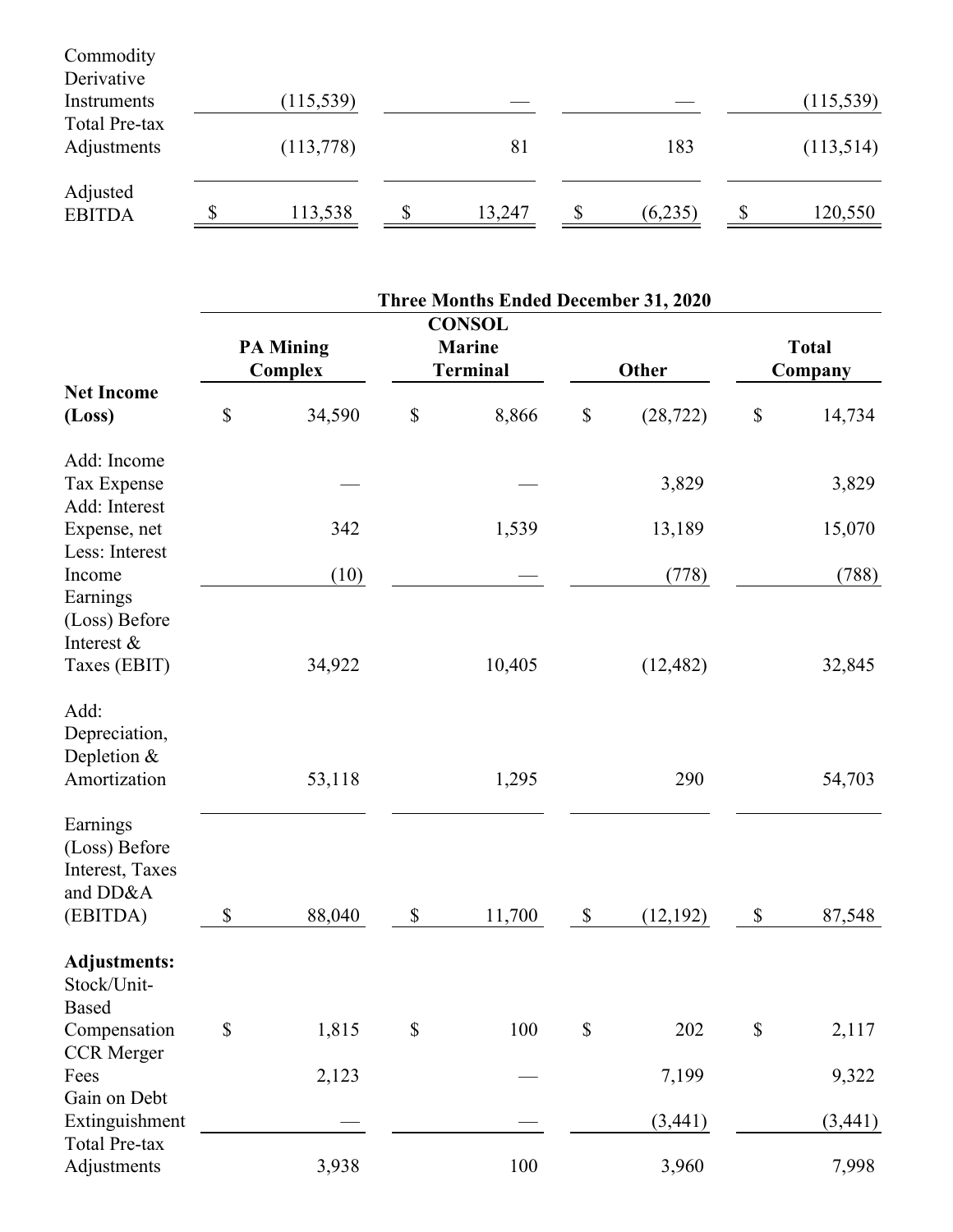| Adjusted                     |           |      |                   |                                         |     |
|------------------------------|-----------|------|-------------------|-----------------------------------------|-----|
| <b>FRITP</b><br>$\mathbf{A}$ | 078<br>Q1 | -800 | $\triangle$<br>۰D | $\mathbf{a}\mathbf{a}$<br>0.2 <i>JL</i> | 146 |

|                                                                      | For the Year Ended December 31, 2021 |         |                           |                                                   |              |           |                           |         |  |  |
|----------------------------------------------------------------------|--------------------------------------|---------|---------------------------|---------------------------------------------------|--------------|-----------|---------------------------|---------|--|--|
|                                                                      | <b>PA Mining</b><br><b>Complex</b>   |         |                           | <b>CONSOL</b><br><b>Marine</b><br><b>Terminal</b> | Other        |           | <b>Total</b><br>Company   |         |  |  |
| <b>Net Income</b><br>(Loss)                                          | \$                                   | 94,161  | $\mathbb S$               | 32,251                                            | $\$$         | (92, 302) | $\$$                      | 34,110  |  |  |
| Add: Income<br>Tax Expense<br>Add: Interest                          |                                      |         |                           |                                                   |              | 1,297     |                           | 1,297   |  |  |
| Expense, net                                                         |                                      | 1,710   |                           | 6,141                                             |              | 55,491    |                           | 63,342  |  |  |
| Less: Interest<br>Income<br>Earnings                                 |                                      | (90)    |                           |                                                   |              | (3,197)   |                           | (3,287) |  |  |
| (Loss) Before<br>Interest &<br>Taxes (EBIT)                          |                                      | 95,781  |                           | 38,392                                            |              | (38, 711) |                           | 95,462  |  |  |
| Add:<br>Depreciation,<br>Depletion &<br>Amortization                 |                                      | 206,727 |                           | 4,834                                             |              | 13,022    |                           | 224,583 |  |  |
| Earnings<br>(Loss) Before<br>Interest, Taxes<br>and DD&A<br>(EBITDA) | $\mathbb{S}$                         | 302,508 | $\boldsymbol{\mathsf{S}}$ |                                                   | $\$$         |           | $\$$                      | 320,045 |  |  |
|                                                                      |                                      |         |                           | 43,226                                            |              | (25,689)  |                           |         |  |  |
| <b>Adjustments:</b><br>Stock-Based<br>Compensation<br>Gain on Debt   | \$                                   | 5,768   | \$                        | 265                                               | $\mathbb{S}$ | 599       | $\boldsymbol{\mathsf{S}}$ | 6,632   |  |  |
| Extinguishment                                                       |                                      |         |                           |                                                   |              | (657)     |                           | (657)   |  |  |
| Pension<br>Settlement<br>Unrealized<br>Loss on<br>Commodity          |                                      |         |                           |                                                   |              | 22        |                           | 22      |  |  |
| Derivative<br>Instruments                                            |                                      | 52,204  |                           |                                                   |              |           |                           | 52,204  |  |  |
| <b>Total Pre-tax</b><br>Adjustments                                  |                                      | 57,972  |                           | 265                                               |              | (36)      |                           | 58,201  |  |  |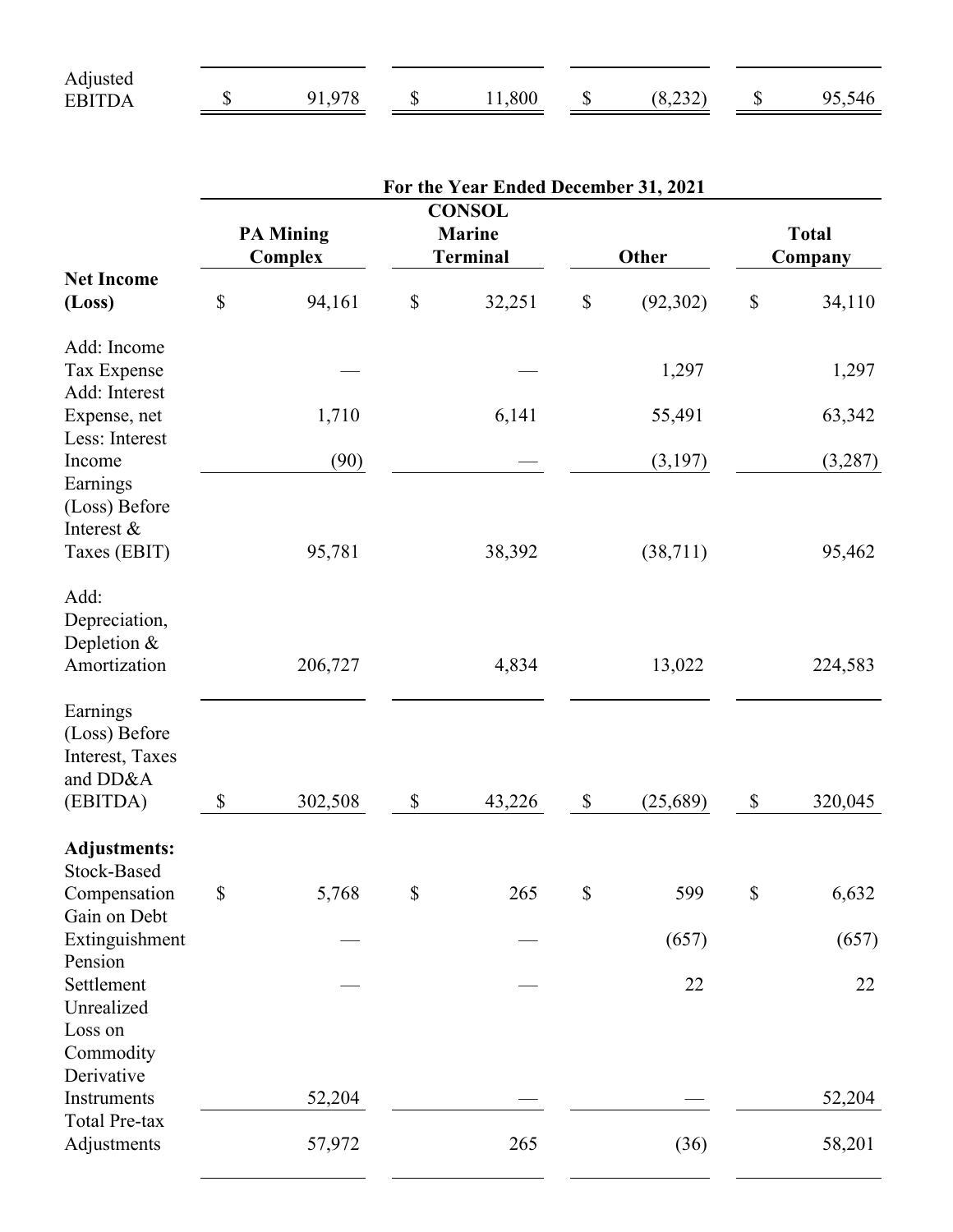| Adjusted                          |         |              |                         |         |
|-----------------------------------|---------|--------------|-------------------------|---------|
| <b>ERITD</b><br>$\mathbf{\Delta}$ | 360,480 | $\Lambda$ 01 | 725<br>ب ک<br>، → → ، ، | 378,246 |

| <b>Total</b><br>Company<br>(13,214)<br>3,972<br>61,186 |
|--------------------------------------------------------|
|                                                        |
|                                                        |
|                                                        |
|                                                        |
| (1,230)                                                |
| 50,714                                                 |
| 210,760                                                |
| 261,474                                                |
|                                                        |
| 11,579                                                 |
| 9,822                                                  |
| (21, 352)                                              |
| 49                                                     |
| 261,523                                                |
|                                                        |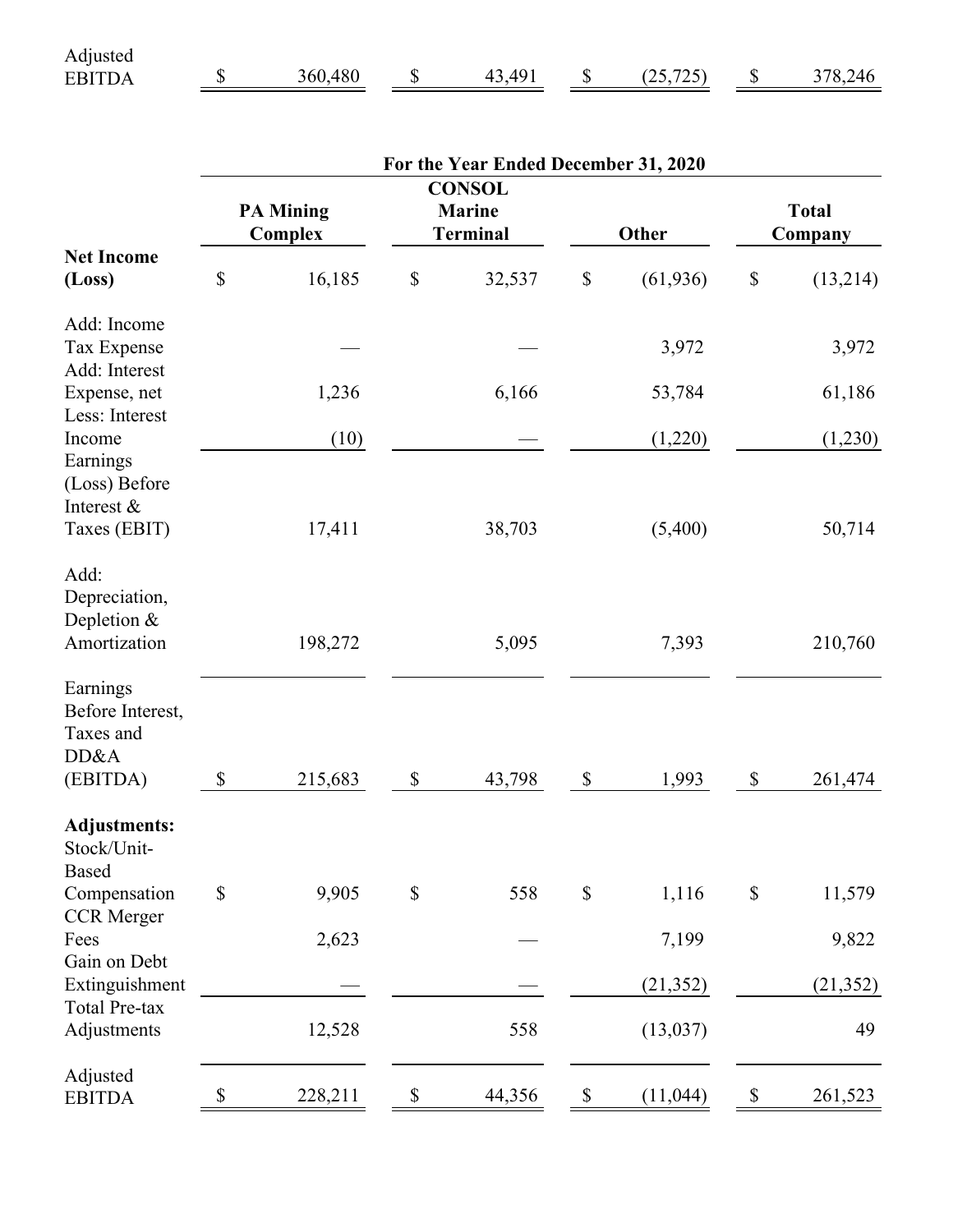We define net income (loss) attributable to CONSOL Energy Inc. stockholders adjusted for the effect of unrealized mark-to-market gains (losses) on commodity derivative instruments as net income (loss) adjusted for the effect of current period unrealized gains or losses related to commodity derivatives. The GAAP measure most directly comparable to net income (loss) attributable to CONSOL Energy Inc. stockholders adjusted for the effect of unrealized mark-to-market gains (losses) on commodity derivative instruments is net income (loss).

The following table presents a reconciliation of net income (loss) attributable to CONSOL Energy Inc. stockholders adjusted for the effect of unrealized mark-to-market gains (losses) on commodity derivative instruments to net income (loss), the most directly comparable GAAP financial measure, on a historical basis for each of the periods indicated (in thousands).

|                               |      | <b>Three Months Ended</b> |             |        |      |                                |              |          |  |  |  |
|-------------------------------|------|---------------------------|-------------|--------|------|--------------------------------|--------------|----------|--|--|--|
|                               |      | December 31,              |             |        |      | <b>Year Ended December 31,</b> |              |          |  |  |  |
|                               |      | 2021                      |             | 2020   |      | 2021                           |              | 2020     |  |  |  |
| Net Income                    |      |                           |             |        |      |                                |              |          |  |  |  |
| (Loss)                        | $\$$ | 117,323                   | $\$$        | 14,734 | \$   | 34,110                         | $\$$         | (13,214) |  |  |  |
| Less:                         |      |                           |             |        |      |                                |              |          |  |  |  |
| Unrealized                    |      |                           |             |        |      |                                |              |          |  |  |  |
| (Gain) Loss on                |      |                           |             |        |      |                                |              |          |  |  |  |
| Commodity                     |      |                           |             |        |      |                                |              |          |  |  |  |
| Derivative                    |      |                           |             |        |      |                                |              |          |  |  |  |
| Instruments<br>Add: Effect of |      | (115, 539)                |             |        |      | 52,204                         |              |          |  |  |  |
| <b>Income Taxes</b>           |      |                           |             |        |      |                                |              |          |  |  |  |
| Net Income                    |      | 28,873                    |             |        |      | (13,046)                       |              |          |  |  |  |
| (Loss)                        |      |                           |             |        |      |                                |              |          |  |  |  |
| Adjusted for                  |      |                           |             |        |      |                                |              |          |  |  |  |
| the Effect of                 |      |                           |             |        |      |                                |              |          |  |  |  |
| Unrealized                    |      |                           |             |        |      |                                |              |          |  |  |  |
| Mark-to-                      |      |                           |             |        |      |                                |              |          |  |  |  |
| <b>Market Gains</b>           |      |                           |             |        |      |                                |              |          |  |  |  |
| (Losses) on                   |      |                           |             |        |      |                                |              |          |  |  |  |
| Commodity                     |      |                           |             |        |      |                                |              |          |  |  |  |
| Derivative                    |      |                           |             |        |      |                                |              |          |  |  |  |
| Instruments                   | $\$$ | 30,657                    | $\mathbb S$ | 14,734 | $\$$ | 73,268                         | $\mathbb{S}$ | (13,214) |  |  |  |
| Less: Net                     |      |                           |             |        |      |                                |              |          |  |  |  |
| Income (Loss)                 |      |                           |             |        |      |                                |              |          |  |  |  |
| Attributable to               |      |                           |             |        |      |                                |              |          |  |  |  |
| Noncontrolling                |      |                           |             |        |      |                                |              |          |  |  |  |
| Interest                      |      |                           |             | 1,649  |      |                                |              | (3, 459) |  |  |  |
| Net Income                    |      |                           |             |        |      |                                |              |          |  |  |  |
| (Loss)                        |      |                           |             |        |      |                                |              |          |  |  |  |
| Attributable to               |      |                           |             |        |      |                                |              |          |  |  |  |
| <b>CONSOL</b>                 |      |                           |             |        |      |                                |              |          |  |  |  |
| Energy Inc.                   |      |                           |             |        |      |                                |              |          |  |  |  |
| Stockholders                  |      |                           |             |        |      |                                |              |          |  |  |  |
| Adjusted for<br>the Effect of |      |                           |             |        |      |                                |              |          |  |  |  |
| Unrealized                    |      |                           |             |        |      |                                |              |          |  |  |  |
|                               |      |                           |             |        |      |                                |              |          |  |  |  |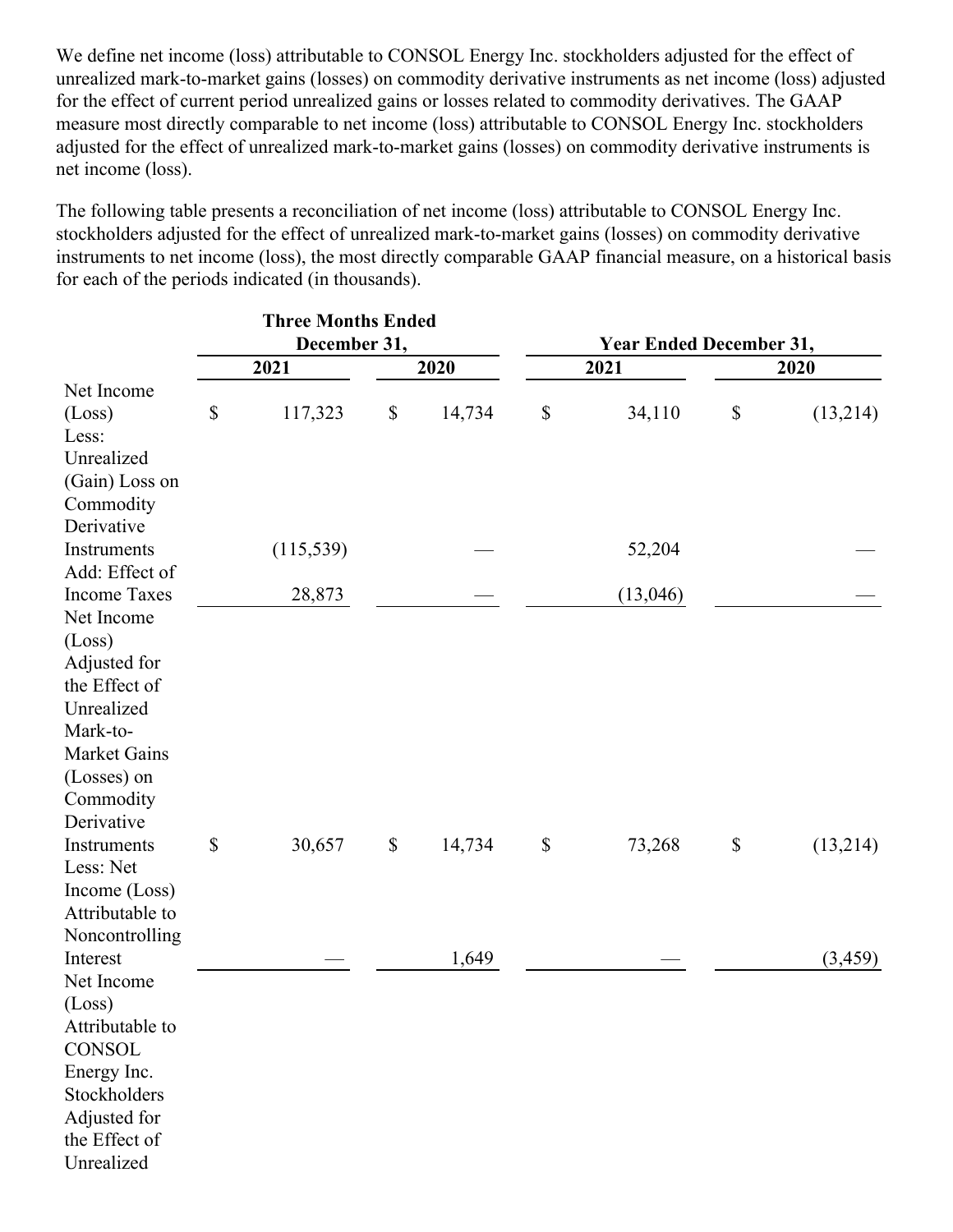| Mark-to-       |        |        |        |         |
|----------------|--------|--------|--------|---------|
| Market         |        |        |        |         |
| Gains (Losses) |        |        |        |         |
| on Commodity   |        |        |        |         |
| Derivative     |        |        |        |         |
| Instruments    | 30,657 | 13,085 | 73,268 | (9,755) |
|                |        |        |        |         |

We define net leverage ratio as the ratio of net debt to the last twelve months' ("LTM") earnings before interest expense and depreciation, depletion and amortization, adjusted for certain non-cash items, such as stock-based compensation, unrealized loss on commodity derivative instruments, amortization of debt issuance costs and capitalized interest.

The following table presents a reconciliation of net leverage ratio (in thousands).

|                                | <b>Twelve Months</b><br><b>Ended</b><br>December 31,<br>2021 | <b>Twelve Months</b><br><b>Ended</b><br>December 31,<br>2020 |           |  |
|--------------------------------|--------------------------------------------------------------|--------------------------------------------------------------|-----------|--|
| <b>Net Income (Loss)</b>       | \$<br>34,110                                                 | $\mathbb{S}$                                                 | (13,214)  |  |
| Plus:                          |                                                              |                                                              |           |  |
| Interest Expense, net          | 63,342                                                       |                                                              | 61,186    |  |
| Depreciation, Depletion        |                                                              |                                                              |           |  |
| and Amortization               | 224,583                                                      |                                                              | 210,760   |  |
| <b>Income Taxes</b>            | 1,297                                                        |                                                              | 3,972     |  |
| Stock/Unit-Based               |                                                              |                                                              |           |  |
| Compensation                   | 6,632                                                        |                                                              | 11,579    |  |
| Gain on Debt                   |                                                              |                                                              |           |  |
| Extinguishment                 | (657)                                                        |                                                              | (21, 352) |  |
| <b>Unrealized Loss on</b>      |                                                              |                                                              |           |  |
| <b>Commodity Derivative</b>    |                                                              |                                                              |           |  |
| Instruments                    | 52,204                                                       |                                                              |           |  |
| Cash Payments for              |                                                              |                                                              |           |  |
| Legacy Employee                |                                                              |                                                              |           |  |
| Liabilities, Net of Non-       |                                                              |                                                              |           |  |
| Cash Expense                   | (37, 364)                                                    |                                                              | (17, 401) |  |
| Other Adjustments to           |                                                              |                                                              |           |  |
| Net Income (Loss)              | (4,480)                                                      |                                                              | 5,725     |  |
| <b>Consolidated EBITDA</b>     |                                                              |                                                              |           |  |
| per Credit Agreement           | \$<br>339,667                                                | $\mathbb S$                                                  | 241,255   |  |
| <b>Consolidated First Lien</b> |                                                              |                                                              |           |  |
| Debt                           | \$<br>329,263                                                | \$                                                           | 394,631   |  |
| Senior Secured Second          |                                                              |                                                              |           |  |
| <b>Lien Notes</b>              | 149,107                                                      |                                                              | 167,147   |  |
| <b>MEDCO</b> Revenue           |                                                              |                                                              |           |  |
| <b>Bonds</b>                   | 102,865                                                      |                                                              | 102,865   |  |
| <b>PEDFA Bonds</b>             | 75,000                                                       |                                                              |           |  |
| <b>Advance Royalty</b>         |                                                              |                                                              |           |  |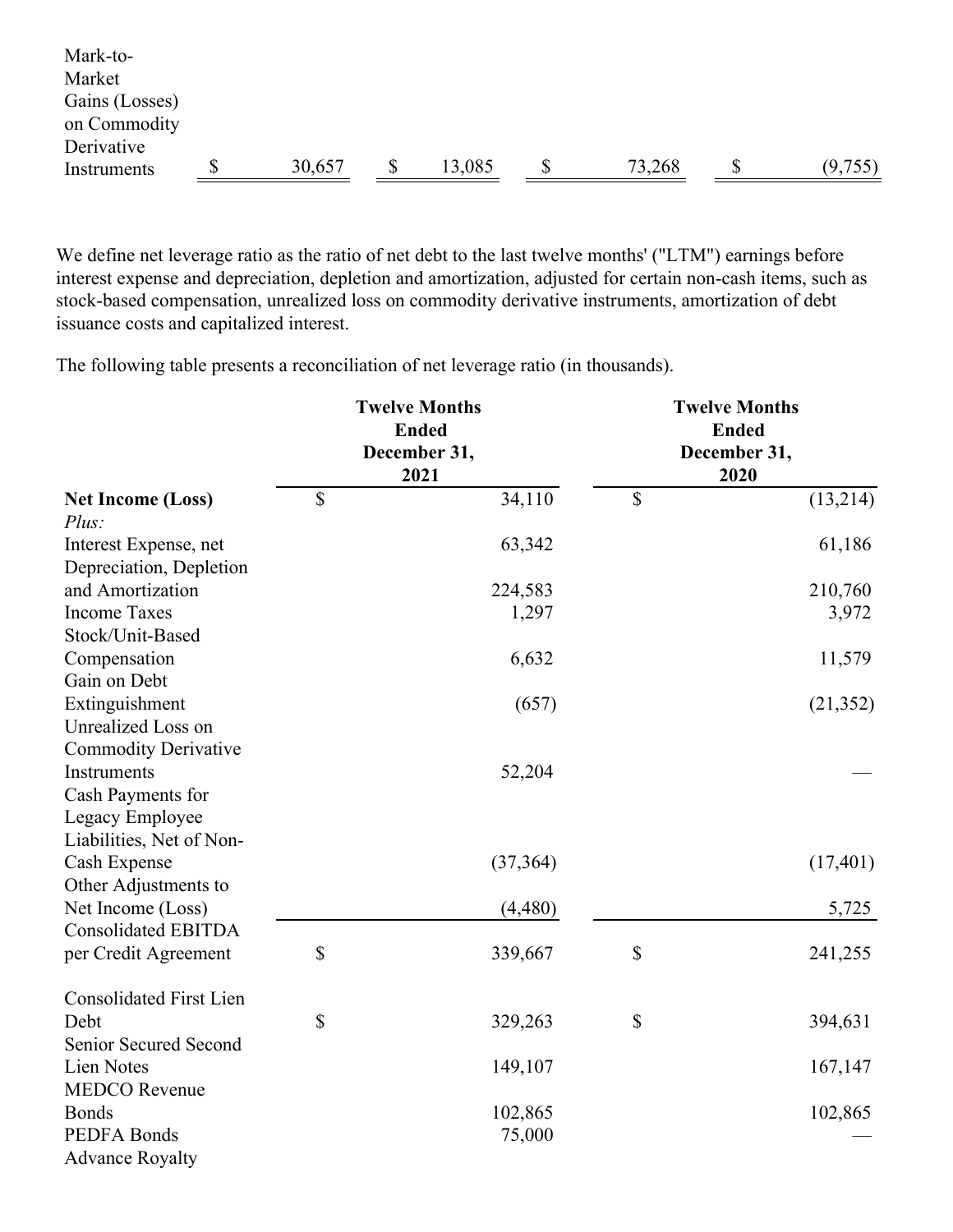| Commitments                       | 4,858         | 2,185 |         |  |
|-----------------------------------|---------------|-------|---------|--|
| Consolidated                      |               |       |         |  |
| <b>Indebtedness per</b>           |               |       |         |  |
| <b>Credit Agreement</b>           | \$<br>661,093 | \$    | 666,828 |  |
| Less:                             |               |       |         |  |
| <b>Advance Royalty</b>            |               |       |         |  |
| Commitments                       | \$<br>4,858   | \$    | 2,185   |  |
| Cash on Hand                      | 149,913       |       | 50,850  |  |
| <b>Consolidated Net</b>           |               |       |         |  |
| Indebtedness per Credit           |               |       |         |  |
| Agreement                         | \$<br>506,322 | \$    | 613,793 |  |
| <b>Net Leverage Ratio</b><br>(Net |               |       |         |  |
| Indebtedness/EBITDA)              | 1.49          |       | 2.54    |  |

Free cash flow, organic free cash flow and organic free cash flow net to CEIX shareholders are non-GAAP financial measures. Management believes that these measures are meaningful to investors because management reviews cash flows generated from operations and non-core asset sales after taking into consideration capital expenditures due to the fact that these expenditures are considered necessary to maintain and expand CONSOL's asset base and are expected to generate future cash flows from operations. It is important to note that free cash flow, organic free cash flow and organic free cash flow net to CEIX shareholders do not represent the residual cash flow available for discretionary expenditures since other nondiscretionary expenditures, such as mandatory debt service requirements, are not deducted from the measure. The following tables present a reconciliation of free cash flow, organic free cash flow and organic free cash flow net to CEIX shareholders to net cash provided by operating activities, the most directly comparable GAAP financial measure, on a historical basis, for each of the periods indicated (in thousands).

| <b>Organic Free</b><br><b>Cash Flow</b>                                                             | <b>Three</b><br><b>Months</b><br><b>Ended</b><br><b>December</b><br>31, 2021 |           | <b>Three</b><br><b>Months</b><br><b>Ended</b><br><b>December</b><br>31, 2020 |          | <b>Year Ended</b><br><b>December</b><br>31, 2021 |            | <b>Year Ended</b><br><b>December</b><br>31, 2020 |          |
|-----------------------------------------------------------------------------------------------------|------------------------------------------------------------------------------|-----------|------------------------------------------------------------------------------|----------|--------------------------------------------------|------------|--------------------------------------------------|----------|
| <b>Net Cash</b><br><b>Provided by</b><br>Operating<br><b>Activities</b>                             | \$                                                                           | 52,426    | \$                                                                           | 66,943   | \$                                               | 305,569    | \$                                               | 129,331  |
| Capital                                                                                             |                                                                              |           |                                                                              |          |                                                  |            |                                                  |          |
| Expenditures                                                                                        |                                                                              | (29, 434) |                                                                              | (20,049) |                                                  | (132, 752) |                                                  | (86,004) |
| <b>Organic Free</b><br><b>Cash Flow</b>                                                             |                                                                              | 22,992    | \$                                                                           | 46,894   | \$                                               | 172,817    | \$                                               | 43,327   |
| <b>Distributions</b><br>to<br>Noncontrolling<br>Interest<br><b>Organic Free</b><br><b>Cash Flow</b> |                                                                              |           |                                                                              |          |                                                  |            |                                                  | (5,575)  |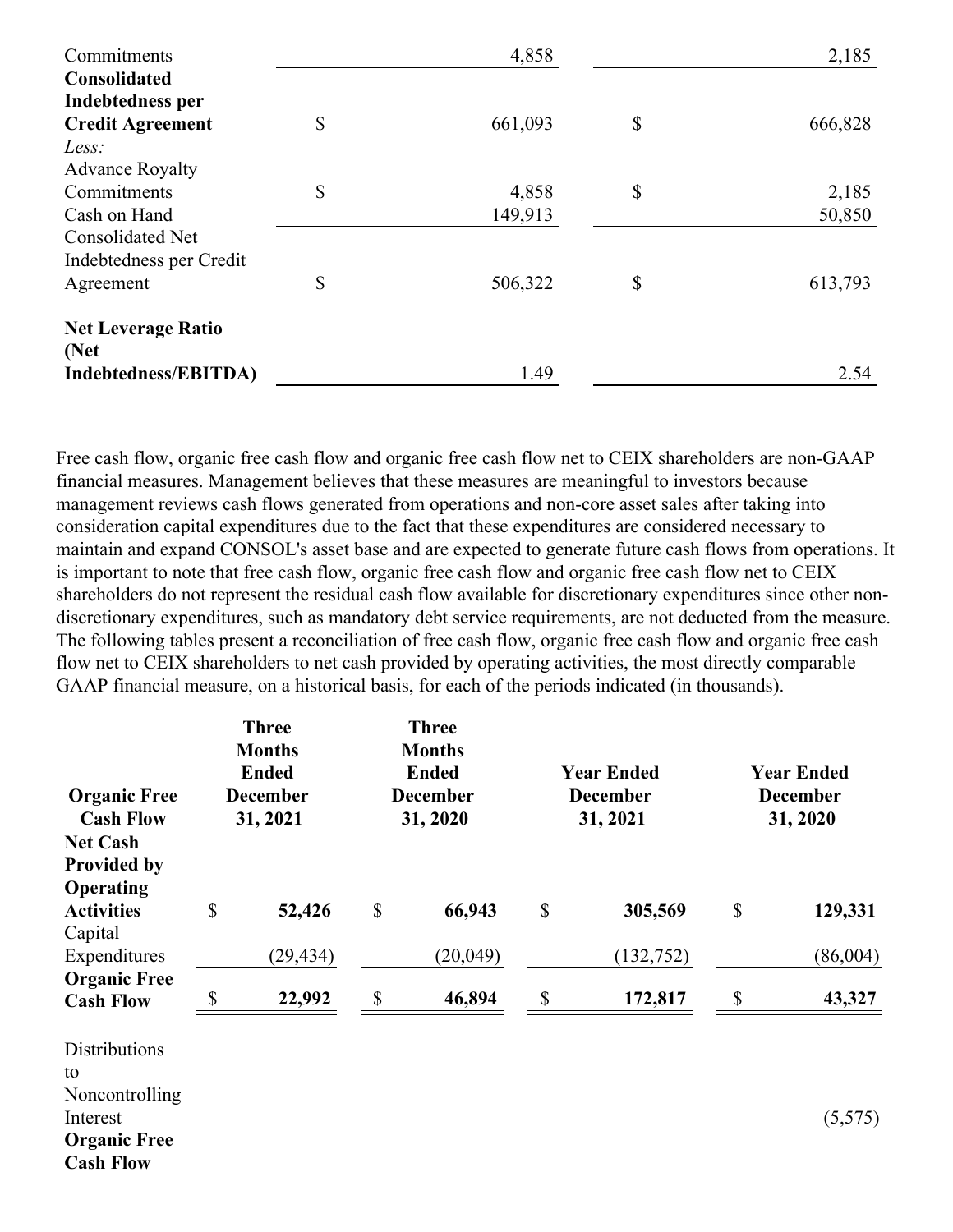| <b>Net to CEIX</b><br><b>Shareholders</b>                               | \$                                                                           | 22,992    | \$                                                                           | 46,894   | $\mathcal{S}$                                    | 172,817    | \$                                               | 37,752   |
|-------------------------------------------------------------------------|------------------------------------------------------------------------------|-----------|------------------------------------------------------------------------------|----------|--------------------------------------------------|------------|--------------------------------------------------|----------|
| <b>Free Cash</b><br><b>Flow</b>                                         | <b>Three</b><br><b>Months</b><br><b>Ended</b><br><b>December</b><br>31, 2021 |           | <b>Three</b><br><b>Months</b><br><b>Ended</b><br><b>December</b><br>31, 2020 |          | <b>Year Ended</b><br><b>December</b><br>31, 2021 |            | <b>Year Ended</b><br><b>December</b><br>31, 2020 |          |
| <b>Net Cash</b><br><b>Provided by</b><br>Operating<br><b>Activities</b> | \$                                                                           | 52,426    | $\mathbb{S}$                                                                 | 66,943   | $\mathbb{S}$                                     | 305,569    | $\boldsymbol{\mathsf{S}}$                        | 129,331  |
| Capital<br>Expenditures<br>Proceeds from<br>Sales of                    |                                                                              | (29, 434) |                                                                              | (20,049) |                                                  | (132, 752) |                                                  | (86,004) |
| Assets                                                                  |                                                                              | 1,519     |                                                                              | 1,120    |                                                  | 13,572     |                                                  | 9,899    |
| <b>Free Cash</b><br><b>Flow</b>                                         | \$                                                                           | 24,511    | $\boldsymbol{\mathsf{S}}$                                                    | 48,014   | \$                                               | 186,389    | $\mathcal{S}$                                    | 53,226   |

#### **Cautionary Statement Regarding Forward-Looking Statements**

Certain statements in this press release are "forward-looking statements" within the meaning of the federal securities laws. With the exception of historical matters, the matters discussed in this press release are forward-looking statements (as defined in Section 21E of the Securities Exchange Act of 1934, as amended) that involve risks and uncertainties that could cause actual results to differ materially from results projected in or implied by such forward-looking statements. Accordingly, investors should not place undue reliance on forward-looking statements as a prediction of actual results. The forward-looking statements may include projections and estimates concerning the timing and success of specific projects and our future production, revenues, income and capital spending. When we use the words "anticipate," "believe," "could," "continue," "estimate," "expect," "intend," "may," "plan," "predict," "project," "should," "will," or their negatives, or other similar expressions, the statements which include those words are usually forward-looking statements. When we describe our expectations with respect to the Itmann Mine or any other strategy that involves risks or uncertainties, we are making forward-looking statements. We have based these forward-looking statements on our current expectations and assumptions about future events. While our management considers these expectations and assumptions to be reasonable, they are inherently subject to significant business, economic, competitive, regulatory and other risks, contingencies and uncertainties, most of which are difficult to predict and many of which are beyond our control. Specific risks, contingencies and uncertainties are discussed in more detail in our filings with the Securities and Exchange Commission. The forward-looking statements in this press release speak only as of the date of this press release and CEIX disclaims any intention or obligation to update publicly any forward-looking statements, whether in response to new information, future events, or otherwise, except as required by applicable law.

SOURCE CONSOL Energy Inc.